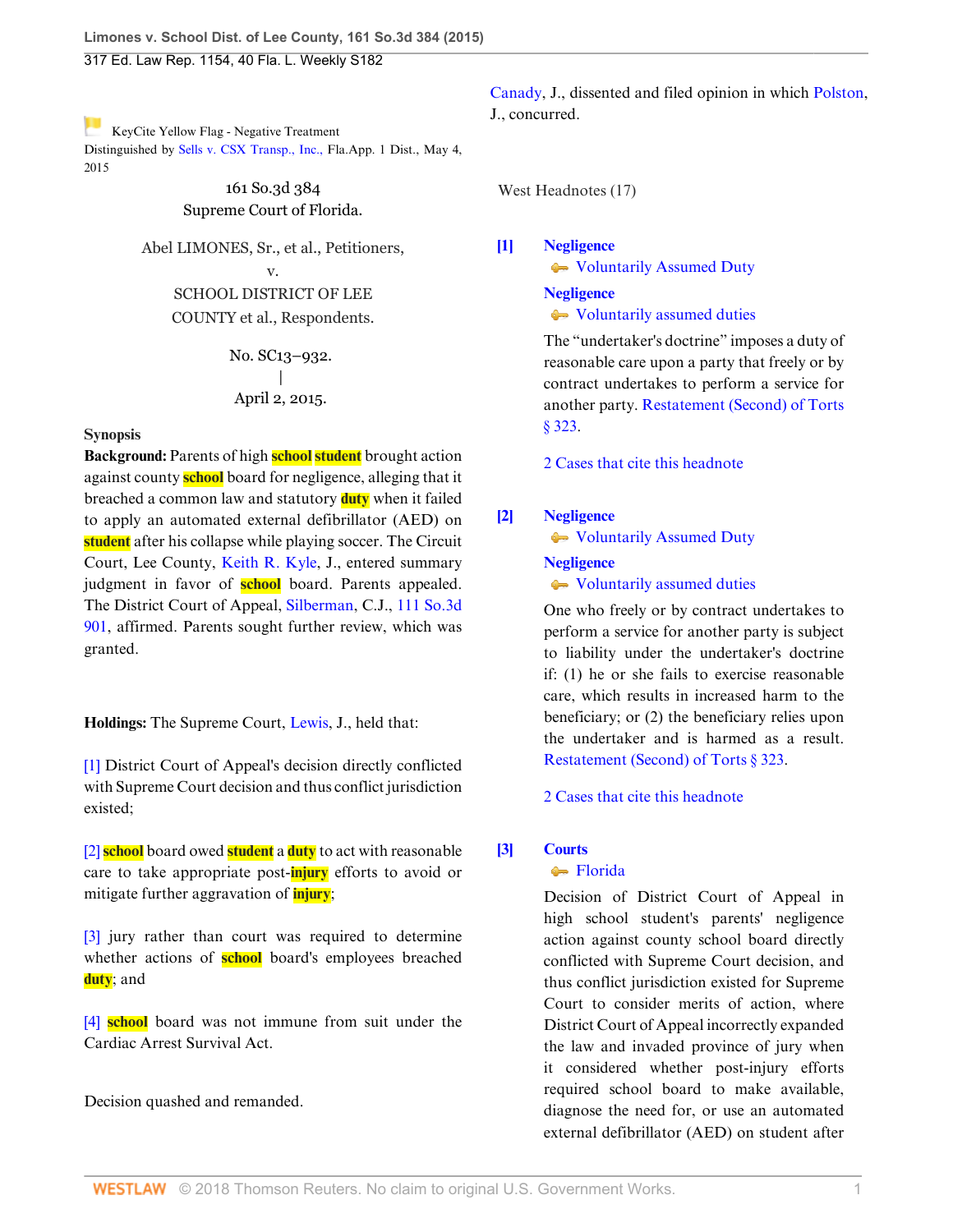he collapsed while playing soccer. [West's](http://www.westlaw.com/Link/Document/FullText?findType=L&pubNum=1000245&cite=FLCNART5S3&originatingDoc=I4fba03cbd96211e4a795ac035416da91&refType=LQ&originationContext=document&vr=3.0&rs=cblt1.0&transitionType=DocumentItem&contextData=(sc.Search)) [F.S.A. Const. Art. 5, § 3\(](http://www.westlaw.com/Link/Document/FullText?findType=L&pubNum=1000245&cite=FLCNART5S3&originatingDoc=I4fba03cbd96211e4a795ac035416da91&refType=LQ&originationContext=document&vr=3.0&rs=cblt1.0&transitionType=DocumentItem&contextData=(sc.Search))b)(3); [West's F.S.A.](http://www.westlaw.com/Link/Document/FullText?findType=L&pubNum=1000006&cite=FLSTS1006.165&originatingDoc=I4fba03cbd96211e4a795ac035416da91&refType=LQ&originationContext=document&vr=3.0&rs=cblt1.0&transitionType=DocumentItem&contextData=(sc.Search)) [§ 1006.165.](http://www.westlaw.com/Link/Document/FullText?findType=L&pubNum=1000006&cite=FLSTS1006.165&originatingDoc=I4fba03cbd96211e4a795ac035416da91&refType=LQ&originationContext=document&vr=3.0&rs=cblt1.0&transitionType=DocumentItem&contextData=(sc.Search))

[Cases that cite this headnote](http://www.westlaw.com/Link/RelatedInformation/DocHeadnoteLink?docGuid=I4fba03cbd96211e4a795ac035416da91&headnoteId=203573818500320180125031641&originationContext=document&vr=3.0&rs=cblt1.0&transitionType=CitingReferences&contextData=(sc.Search))

## <span id="page-1-0"></span>**[\[4\]](#page-4-3) [Negligence](http://www.westlaw.com/Browse/Home/KeyNumber/272/View.html?docGuid=I4fba03cbd96211e4a795ac035416da91&originationContext=document&vr=3.0&rs=cblt1.0&transitionType=DocumentItem&contextData=(sc.Search))**

[Duty as question of fact or law generally](http://www.westlaw.com/Browse/Home/KeyNumber/272k1692/View.html?docGuid=I4fba03cbd96211e4a795ac035416da91&originationContext=document&vr=3.0&rs=cblt1.0&transitionType=DocumentItem&contextData=(sc.Search))

The existence of the duty element of negligence is a legal question because duty is the standard to which the jury compares the conduct of the defendant.

[Cases that cite this headnote](http://www.westlaw.com/Link/RelatedInformation/DocHeadnoteLink?docGuid=I4fba03cbd96211e4a795ac035416da91&headnoteId=203573818500420180125031641&originationContext=document&vr=3.0&rs=cblt1.0&transitionType=CitingReferences&contextData=(sc.Search))

### <span id="page-1-1"></span>**[\[5\]](#page-4-4) [Negligence](http://www.westlaw.com/Browse/Home/KeyNumber/272/View.html?docGuid=I4fba03cbd96211e4a795ac035416da91&originationContext=document&vr=3.0&rs=cblt1.0&transitionType=DocumentItem&contextData=(sc.Search))**

• [Necessity and Existence of Duty](http://www.westlaw.com/Browse/Home/KeyNumber/272II/View.html?docGuid=I4fba03cbd96211e4a795ac035416da91&originationContext=document&vr=3.0&rs=cblt1.0&transitionType=DocumentItem&contextData=(sc.Search))

#### **[Negligence](http://www.westlaw.com/Browse/Home/KeyNumber/272/View.html?docGuid=I4fba03cbd96211e4a795ac035416da91&originationContext=document&vr=3.0&rs=cblt1.0&transitionType=DocumentItem&contextData=(sc.Search))**

 $\rightarrow$  [Duty based upon statute or other](http://www.westlaw.com/Browse/Home/KeyNumber/272k222/View.html?docGuid=I4fba03cbd96211e4a795ac035416da91&originationContext=document&vr=3.0&rs=cblt1.0&transitionType=DocumentItem&contextData=(sc.Search)) [regulation](http://www.westlaw.com/Browse/Home/KeyNumber/272k222/View.html?docGuid=I4fba03cbd96211e4a795ac035416da91&originationContext=document&vr=3.0&rs=cblt1.0&transitionType=DocumentItem&contextData=(sc.Search))

The sources of the duty element of negligence are: (1) statutes or regulations; (2) common law interpretations of those statutes or regulations; (3) other sources in the common law; and (4) the general facts of the case.

# [3 Cases that cite this headnote](http://www.westlaw.com/Link/RelatedInformation/DocHeadnoteLink?docGuid=I4fba03cbd96211e4a795ac035416da91&headnoteId=203573818500520180125031641&originationContext=document&vr=3.0&rs=cblt1.0&transitionType=CitingReferences&contextData=(sc.Search))

#### <span id="page-1-2"></span>**[\[6\]](#page-4-5) [Negligence](http://www.westlaw.com/Browse/Home/KeyNumber/272/View.html?docGuid=I4fba03cbd96211e4a795ac035416da91&originationContext=document&vr=3.0&rs=cblt1.0&transitionType=DocumentItem&contextData=(sc.Search))**

**[Foreseeability](http://www.westlaw.com/Browse/Home/KeyNumber/272k213/View.html?docGuid=I4fba03cbd96211e4a795ac035416da91&originationContext=document&vr=3.0&rs=cblt1.0&transitionType=DocumentItem&contextData=(sc.Search))** 

## **[Negligence](http://www.westlaw.com/Browse/Home/KeyNumber/272/View.html?docGuid=I4fba03cbd96211e4a795ac035416da91&originationContext=document&vr=3.0&rs=cblt1.0&transitionType=DocumentItem&contextData=(sc.Search))**

[Duty as question of fact or law generally](http://www.westlaw.com/Browse/Home/KeyNumber/272k1692/View.html?docGuid=I4fba03cbd96211e4a795ac035416da91&originationContext=document&vr=3.0&rs=cblt1.0&transitionType=DocumentItem&contextData=(sc.Search))

The factual inquiry into the existence of the duty element of negligence is limited to whether the defendant's conduct foreseeably created a broader "zone of risk" that poses a general threat of harm to others.

[2 Cases that cite this headnote](http://www.westlaw.com/Link/RelatedInformation/DocHeadnoteLink?docGuid=I4fba03cbd96211e4a795ac035416da91&headnoteId=203573818500620180125031641&originationContext=document&vr=3.0&rs=cblt1.0&transitionType=CitingReferences&contextData=(sc.Search))

<span id="page-1-3"></span>**[\[7\]](#page-4-6) [Negligence](http://www.westlaw.com/Browse/Home/KeyNumber/272/View.html?docGuid=I4fba03cbd96211e4a795ac035416da91&originationContext=document&vr=3.0&rs=cblt1.0&transitionType=DocumentItem&contextData=(sc.Search))**

[Duty as question of fact or law generally](http://www.westlaw.com/Browse/Home/KeyNumber/272k1692/View.html?docGuid=I4fba03cbd96211e4a795ac035416da91&originationContext=document&vr=3.0&rs=cblt1.0&transitionType=DocumentItem&contextData=(sc.Search)) **[Negligence](http://www.westlaw.com/Browse/Home/KeyNumber/272/View.html?docGuid=I4fba03cbd96211e4a795ac035416da91&originationContext=document&vr=3.0&rs=cblt1.0&transitionType=DocumentItem&contextData=(sc.Search))**

lacktriangleright [Negligence as question of fact or law](http://www.westlaw.com/Browse/Home/KeyNumber/272k1693/View.html?docGuid=I4fba03cbd96211e4a795ac035416da91&originationContext=document&vr=3.0&rs=cblt1.0&transitionType=DocumentItem&contextData=(sc.Search)) [generally](http://www.westlaw.com/Browse/Home/KeyNumber/272k1693/View.html?docGuid=I4fba03cbd96211e4a795ac035416da91&originationContext=document&vr=3.0&rs=cblt1.0&transitionType=DocumentItem&contextData=(sc.Search))

The judicial determination of the existence of the duty element of negligence is a minimal

threshold that merely opens the courthouse doors, and once a court has concluded that a duty exists, the court is neither required nor allowed to further expand its consideration into how a reasonably prudent person would or should act under the circumstances as a matter of law.

[1 Cases that cite this headnote](http://www.westlaw.com/Link/RelatedInformation/DocHeadnoteLink?docGuid=I4fba03cbd96211e4a795ac035416da91&headnoteId=203573818500720180125031641&originationContext=document&vr=3.0&rs=cblt1.0&transitionType=CitingReferences&contextData=(sc.Search))

## <span id="page-1-4"></span>**[\[8\]](#page-4-7) [Negligence](http://www.westlaw.com/Browse/Home/KeyNumber/272/View.html?docGuid=I4fba03cbd96211e4a795ac035416da91&originationContext=document&vr=3.0&rs=cblt1.0&transitionType=DocumentItem&contextData=(sc.Search))**

**[Relationship between parties](http://www.westlaw.com/Browse/Home/KeyNumber/272k214/View.html?docGuid=I4fba03cbd96211e4a795ac035416da91&originationContext=document&vr=3.0&rs=cblt1.0&transitionType=DocumentItem&contextData=(sc.Search))** 

**[Negligence](http://www.westlaw.com/Browse/Home/KeyNumber/272/View.html?docGuid=I4fba03cbd96211e4a795ac035416da91&originationContext=document&vr=3.0&rs=cblt1.0&transitionType=DocumentItem&contextData=(sc.Search))**

### [Duty as question of fact or law generally](http://www.westlaw.com/Browse/Home/KeyNumber/272k1692/View.html?docGuid=I4fba03cbd96211e4a795ac035416da91&originationContext=document&vr=3.0&rs=cblt1.0&transitionType=DocumentItem&contextData=(sc.Search))

Facts that must be established to determine whether the duty element of negligence exists are the identity of the parties, their relationship, and whether that relationship qualifies as a special relationship recognized by tort law and subject to heightened duties; however, further factual inquiry risks invasion of the province of the jury.

[2 Cases that cite this headnote](http://www.westlaw.com/Link/RelatedInformation/DocHeadnoteLink?docGuid=I4fba03cbd96211e4a795ac035416da91&headnoteId=203573818500820180125031641&originationContext=document&vr=3.0&rs=cblt1.0&transitionType=CitingReferences&contextData=(sc.Search))

## <span id="page-1-5"></span>**[\[9\]](#page-4-8) [Appeal and Error](http://www.westlaw.com/Browse/Home/KeyNumber/30/View.html?docGuid=I4fba03cbd96211e4a795ac035416da91&originationContext=document&vr=3.0&rs=cblt1.0&transitionType=DocumentItem&contextData=(sc.Search))**

## [De novo review](http://www.westlaw.com/Browse/Home/KeyNumber/30k3554/View.html?docGuid=I4fba03cbd96211e4a795ac035416da91&originationContext=document&vr=3.0&rs=cblt1.0&transitionType=DocumentItem&contextData=(sc.Search))

The Supreme Court reviews de novo rulings on summary judgment with respect to purely legal questions.

[1 Cases that cite this headnote](http://www.westlaw.com/Link/RelatedInformation/DocHeadnoteLink?docGuid=I4fba03cbd96211e4a795ac035416da91&headnoteId=203573818500920180125031641&originationContext=document&vr=3.0&rs=cblt1.0&transitionType=CitingReferences&contextData=(sc.Search))

## <span id="page-1-6"></span>**[\[10\]](#page-5-0) [Education](http://www.westlaw.com/Browse/Home/KeyNumber/141E/View.html?docGuid=I4fba03cbd96211e4a795ac035416da91&originationContext=document&vr=3.0&rs=cblt1.0&transitionType=DocumentItem&contextData=(sc.Search))**

## **<del>Duty</del>** [to supervise](http://www.westlaw.com/Browse/Home/KeyNumber/141Ek795/View.html?docGuid=I4fba03cbd96211e4a795ac035416da91&originationContext=document&vr=3.0&rs=cblt1.0&transitionType=DocumentItem&contextData=(sc.Search)) **students**

The special relationship between **schools** and their **students** creating a **duty** of reasonable care for the **school** to take affirmative action to protect or aid the **student** requires a **school** to reasonably supervise its **students** during all activities that are subject to the control of the **school**, even if the activities occur beyond the boundaries of the **school** or involve adult **students**.

[1 Cases that cite this headnote](http://www.westlaw.com/Link/RelatedInformation/DocHeadnoteLink?docGuid=I4fba03cbd96211e4a795ac035416da91&headnoteId=203573818501020180125031641&originationContext=document&vr=3.0&rs=cblt1.0&transitionType=CitingReferences&contextData=(sc.Search))

### <span id="page-1-7"></span>**[\[11\]](#page-5-1) [Education](http://www.westlaw.com/Browse/Home/KeyNumber/141E/View.html?docGuid=I4fba03cbd96211e4a795ac035416da91&originationContext=document&vr=3.0&rs=cblt1.0&transitionType=DocumentItem&contextData=(sc.Search))**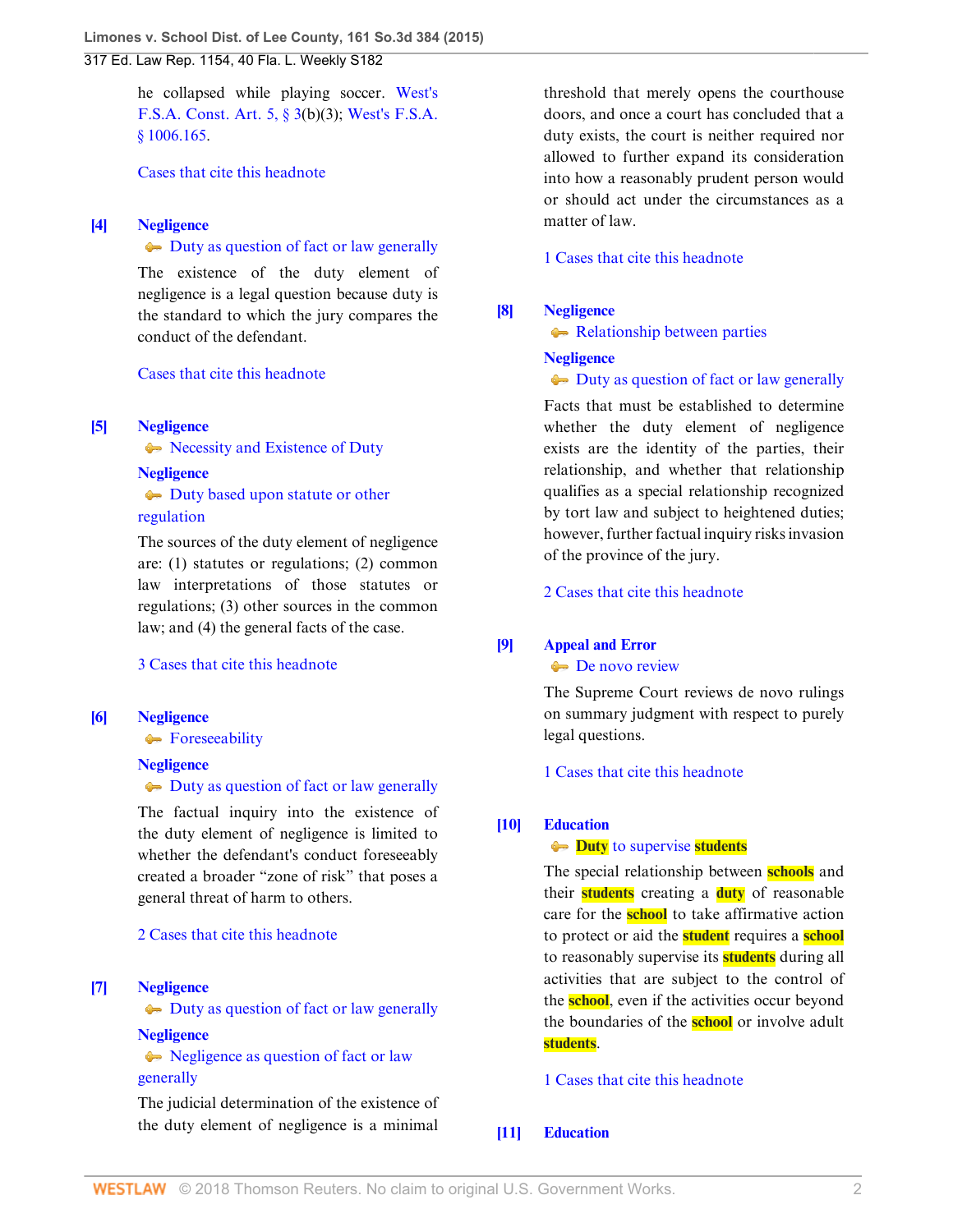**Limones v. School Dist. of Lee County, 161 So.3d 384 (2015)** 317 Ed. Law Rep. 1154, 40 Fla. L. Weekly S182

#### **<del>Duty</del>** [to supervise](http://www.westlaw.com/Browse/Home/KeyNumber/141Ek795/View.html?docGuid=I4fba03cbd96211e4a795ac035416da91&originationContext=document&vr=3.0&rs=cblt1.0&transitionType=DocumentItem&contextData=(sc.Search)) **students**

A **school's duty** to supervise its **students** requires teachers and other applicable **school** employees to act with reasonable care under the circumstances, and it is for the jury to determine whether, under the relevant circumstances, the **school** employee has acted unreasonably and, therefore, breached the **duty** owed.

## [2 Cases that cite this headnote](http://www.westlaw.com/Link/RelatedInformation/DocHeadnoteLink?docGuid=I4fba03cbd96211e4a795ac035416da91&headnoteId=203573818501120180125031641&originationContext=document&vr=3.0&rs=cblt1.0&transitionType=CitingReferences&contextData=(sc.Search))

#### <span id="page-2-0"></span>**[\[12\]](#page-5-2) [Education](http://www.westlaw.com/Browse/Home/KeyNumber/141E/View.html?docGuid=I4fba03cbd96211e4a795ac035416da91&originationContext=document&vr=3.0&rs=cblt1.0&transitionType=DocumentItem&contextData=(sc.Search))**

#### • [Other particular sports](http://www.westlaw.com/Browse/Home/KeyNumber/141Ek805(9)/View.html?docGuid=I4fba03cbd96211e4a795ac035416da91&originationContext=document&vr=3.0&rs=cblt1.0&transitionType=DocumentItem&contextData=(sc.Search))

**School** board owed high **school student**, who collapsed while participating in a **school**sponsored soccer game under supervision of **school** officials, a **duty** to act with reasonable care to take appropriate post-**injury** efforts to avoid or mitigate further aggravation of **injury**. [West's F.S.A. §§ 1003.21](http://www.westlaw.com/Link/Document/FullText?findType=L&pubNum=1000006&cite=FLSTS1003.21&originatingDoc=I4fba03cbd96211e4a795ac035416da91&refType=LQ&originationContext=document&vr=3.0&rs=cblt1.0&transitionType=DocumentItem&contextData=(sc.Search)), [1006.165\(1,](http://www.westlaw.com/Link/Document/FullText?findType=L&pubNum=1000006&cite=FLSTS1006.165&originatingDoc=I4fba03cbd96211e4a795ac035416da91&refType=LQ&originationContext=document&vr=3.0&rs=cblt1.0&transitionType=DocumentItem&contextData=(sc.Search)) [2\).](http://www.westlaw.com/Link/Document/FullText?findType=L&pubNum=1000006&cite=FLSTS1006.165&originatingDoc=I4fba03cbd96211e4a795ac035416da91&refType=LQ&originationContext=document&vr=3.0&rs=cblt1.0&transitionType=DocumentItem&contextData=(sc.Search))

[3 Cases that cite this headnote](http://www.westlaw.com/Link/RelatedInformation/DocHeadnoteLink?docGuid=I4fba03cbd96211e4a795ac035416da91&headnoteId=203573818501220180125031641&originationContext=document&vr=3.0&rs=cblt1.0&transitionType=CitingReferences&contextData=(sc.Search))

### <span id="page-2-1"></span>**[\[13\]](#page-5-3) [Education](http://www.westlaw.com/Browse/Home/KeyNumber/141E/View.html?docGuid=I4fba03cbd96211e4a795ac035416da91&originationContext=document&vr=3.0&rs=cblt1.0&transitionType=DocumentItem&contextData=(sc.Search))**

#### • [Other particular sports](http://www.westlaw.com/Browse/Home/KeyNumber/141Ek805(9)/View.html?docGuid=I4fba03cbd96211e4a795ac035416da91&originationContext=document&vr=3.0&rs=cblt1.0&transitionType=DocumentItem&contextData=(sc.Search))

Jury rather than court was required to determine whether actions of **school** board's employees satisfied or breached **duty** of reasonable care owed to high **school student**, who collapsed while participating in a **school**sponsored soccer game under supervision of **school** officials, to take appropriate post-**injury** efforts to avoid or mitigate further aggravation of **injury**. [West's F.S.A. §§](http://www.westlaw.com/Link/Document/FullText?findType=L&pubNum=1000006&cite=FLSTS1003.21&originatingDoc=I4fba03cbd96211e4a795ac035416da91&refType=LQ&originationContext=document&vr=3.0&rs=cblt1.0&transitionType=DocumentItem&contextData=(sc.Search)) [1003.21](http://www.westlaw.com/Link/Document/FullText?findType=L&pubNum=1000006&cite=FLSTS1003.21&originatingDoc=I4fba03cbd96211e4a795ac035416da91&refType=LQ&originationContext=document&vr=3.0&rs=cblt1.0&transitionType=DocumentItem&contextData=(sc.Search)), [1006.165\(1, 2\)](http://www.westlaw.com/Link/Document/FullText?findType=L&pubNum=1000006&cite=FLSTS1006.165&originatingDoc=I4fba03cbd96211e4a795ac035416da91&refType=LQ&originationContext=document&vr=3.0&rs=cblt1.0&transitionType=DocumentItem&contextData=(sc.Search)).

[3 Cases that cite this headnote](http://www.westlaw.com/Link/RelatedInformation/DocHeadnoteLink?docGuid=I4fba03cbd96211e4a795ac035416da91&headnoteId=203573818501320180125031641&originationContext=document&vr=3.0&rs=cblt1.0&transitionType=CitingReferences&contextData=(sc.Search))

### <span id="page-2-3"></span>**[\[14\]](#page-6-0) [Appeal and Error](http://www.westlaw.com/Browse/Home/KeyNumber/30/View.html?docGuid=I4fba03cbd96211e4a795ac035416da91&originationContext=document&vr=3.0&rs=cblt1.0&transitionType=DocumentItem&contextData=(sc.Search))**

#### • [Substantive questions and issues](http://www.westlaw.com/Browse/Home/KeyNumber/30k3043/View.html?docGuid=I4fba03cbd96211e4a795ac035416da91&originationContext=document&vr=3.0&rs=cblt1.0&transitionType=DocumentItem&contextData=(sc.Search))

Supreme Court would decline to address whether county school board owed a statutory duty to high school student, who collapsed while playing soccer, to apply an automated external defibrillator (AED) on student, where parents of student did not clearly articulate before Supreme Court the basis for such duty. [West's F.S.A. § 1006.165](http://www.westlaw.com/Link/Document/FullText?findType=L&pubNum=1000006&cite=FLSTS1006.165&originatingDoc=I4fba03cbd96211e4a795ac035416da91&refType=LQ&originationContext=document&vr=3.0&rs=cblt1.0&transitionType=DocumentItem&contextData=(sc.Search)).

[Cases that cite this headnote](http://www.westlaw.com/Link/RelatedInformation/DocHeadnoteLink?docGuid=I4fba03cbd96211e4a795ac035416da91&headnoteId=203573818501420180125031641&originationContext=document&vr=3.0&rs=cblt1.0&transitionType=CitingReferences&contextData=(sc.Search))

## <span id="page-2-4"></span>**[\[15\]](#page-6-1) [Appeal and Error](http://www.westlaw.com/Browse/Home/KeyNumber/30/View.html?docGuid=I4fba03cbd96211e4a795ac035416da91&originationContext=document&vr=3.0&rs=cblt1.0&transitionType=DocumentItem&contextData=(sc.Search))**

#### • [Substantive questions and issues](http://www.westlaw.com/Browse/Home/KeyNumber/30k3043/View.html?docGuid=I4fba03cbd96211e4a795ac035416da91&originationContext=document&vr=3.0&rs=cblt1.0&transitionType=DocumentItem&contextData=(sc.Search))

Supreme Court would decline to address claim of parents of high school student, who collapsed while playing soccer, that undertaker doctrine imposed a duty of reasonable care on school board, where Supreme Court concluded that school board owed a common law duty to student to act with reasonable care under the circumstances.

[1 Cases that cite this headnote](http://www.westlaw.com/Link/RelatedInformation/DocHeadnoteLink?docGuid=I4fba03cbd96211e4a795ac035416da91&headnoteId=203573818501520180125031641&originationContext=document&vr=3.0&rs=cblt1.0&transitionType=CitingReferences&contextData=(sc.Search))

## <span id="page-2-2"></span>**[\[16\]](#page-7-0) [Education](http://www.westlaw.com/Browse/Home/KeyNumber/141E/View.html?docGuid=I4fba03cbd96211e4a795ac035416da91&originationContext=document&vr=3.0&rs=cblt1.0&transitionType=DocumentItem&contextData=(sc.Search))**

## • [Other particular sports](http://www.westlaw.com/Browse/Home/KeyNumber/141Ek805(9)/View.html?docGuid=I4fba03cbd96211e4a795ac035416da91&originationContext=document&vr=3.0&rs=cblt1.0&transitionType=DocumentItem&contextData=(sc.Search))

County **school** board was not immune under the Cardiac Arrest Survival Act from negligence suit brought by parents of high **school student** alleging that **school** board breached a **duty** of reasonable care when it failed to apply an automated external defibrillator (AED) on **student** after his collapse while playing soccer, where no actual or attempted use of AED occurred until emergency responders arrived. [West's F.S.A.](http://www.westlaw.com/Link/Document/FullText?findType=L&pubNum=1000006&cite=FLSTS768.1325&originatingDoc=I4fba03cbd96211e4a795ac035416da91&refType=LQ&originationContext=document&vr=3.0&rs=cblt1.0&transitionType=DocumentItem&contextData=(sc.Search)) [§§ 768.1325](http://www.westlaw.com/Link/Document/FullText?findType=L&pubNum=1000006&cite=FLSTS768.1325&originatingDoc=I4fba03cbd96211e4a795ac035416da91&refType=LQ&originationContext=document&vr=3.0&rs=cblt1.0&transitionType=DocumentItem&contextData=(sc.Search)), [1006.165](http://www.westlaw.com/Link/Document/FullText?findType=L&pubNum=1000006&cite=FLSTS1006.165&originatingDoc=I4fba03cbd96211e4a795ac035416da91&refType=LQ&originationContext=document&vr=3.0&rs=cblt1.0&transitionType=DocumentItem&contextData=(sc.Search)).

[1 Cases that cite this headnote](http://www.westlaw.com/Link/RelatedInformation/DocHeadnoteLink?docGuid=I4fba03cbd96211e4a795ac035416da91&headnoteId=203573818501620180125031641&originationContext=document&vr=3.0&rs=cblt1.0&transitionType=CitingReferences&contextData=(sc.Search))

# <span id="page-2-5"></span>**[\[17\]](#page-7-1) [Appeal and Error](http://www.westlaw.com/Browse/Home/KeyNumber/30/View.html?docGuid=I4fba03cbd96211e4a795ac035416da91&originationContext=document&vr=3.0&rs=cblt1.0&transitionType=DocumentItem&contextData=(sc.Search))**

# • [Immunity](http://www.westlaw.com/Browse/Home/KeyNumber/30k3750/View.html?docGuid=I4fba03cbd96211e4a795ac035416da91&originationContext=document&vr=3.0&rs=cblt1.0&transitionType=DocumentItem&contextData=(sc.Search))

The question of statutory immunity is a legal question that the Supreme Court reviews de novo.

[1 Cases that cite this headnote](http://www.westlaw.com/Link/RelatedInformation/DocHeadnoteLink?docGuid=I4fba03cbd96211e4a795ac035416da91&headnoteId=203573818501720180125031641&originationContext=document&vr=3.0&rs=cblt1.0&transitionType=CitingReferences&contextData=(sc.Search))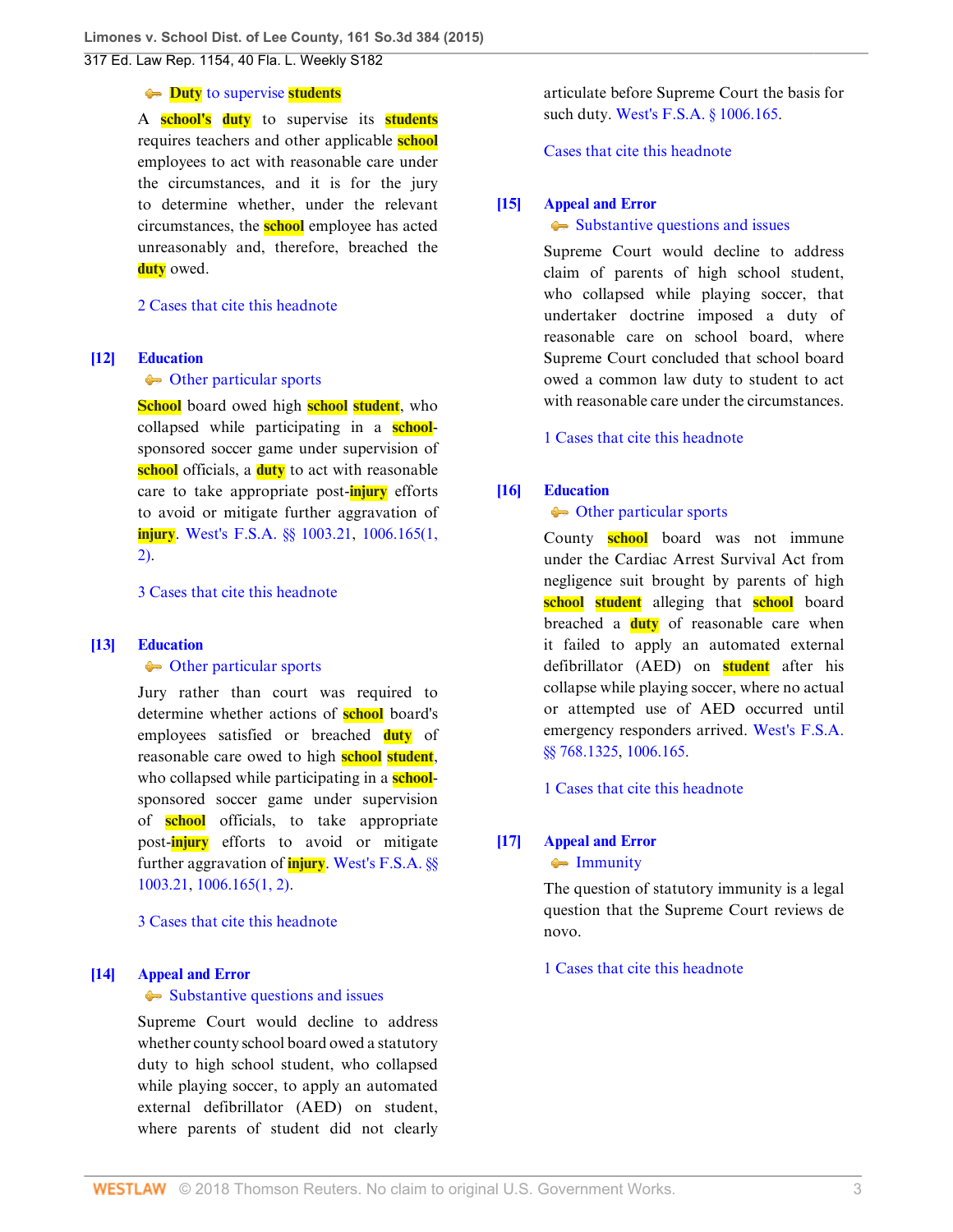## **Attorneys and Law Firms**

**\*386** [David Charles Rash](http://www.westlaw.com/Link/Document/FullText?findType=h&pubNum=176284&cite=0293206701&originatingDoc=I4fba03cbd96211e4a795ac035416da91&refType=RQ&originationContext=document&vr=3.0&rs=cblt1.0&transitionType=DocumentItem&contextData=(sc.Search)) of David C. Rash, P.A., Weston, FL, and **\*387** [Elizabeth Koebel Russo](http://www.westlaw.com/Link/Document/FullText?findType=h&pubNum=176284&cite=0199935301&originatingDoc=I4fba03cbd96211e4a795ac035416da91&refType=RQ&originationContext=document&vr=3.0&rs=cblt1.0&transitionType=DocumentItem&contextData=(sc.Search)) of Russo Appellate Firm, P.A., Miami, FL, for Petitioners.

[Traci McKee](http://www.westlaw.com/Link/Document/FullText?findType=h&pubNum=176284&cite=0410168201&originatingDoc=I4fba03cbd96211e4a795ac035416da91&refType=RQ&originationContext=document&vr=3.0&rs=cblt1.0&transitionType=DocumentItem&contextData=(sc.Search)) of Henderson, Franklin, Starnes & Holt, P.A., Fort Myers, FL, and [Scott Andrew Beatty](http://www.westlaw.com/Link/Document/FullText?findType=h&pubNum=176284&cite=0229145801&originatingDoc=I4fba03cbd96211e4a795ac035416da91&refType=RQ&originationContext=document&vr=3.0&rs=cblt1.0&transitionType=DocumentItem&contextData=(sc.Search)) of Henderson, Franklin, Starnes & Holt, P.A., Bonita Springs, FL, for Respondents.

[Jennifer Suzanne Blohm](http://www.westlaw.com/Link/Document/FullText?findType=h&pubNum=176284&cite=0248139301&originatingDoc=I4fba03cbd96211e4a795ac035416da91&refType=RQ&originationContext=document&vr=3.0&rs=cblt1.0&transitionType=DocumentItem&contextData=(sc.Search)) and [Ronald Gustav Meyer](http://www.westlaw.com/Link/Document/FullText?findType=h&pubNum=176284&cite=0196380201&originatingDoc=I4fba03cbd96211e4a795ac035416da91&refType=RQ&originationContext=document&vr=3.0&rs=cblt1.0&transitionType=DocumentItem&contextData=(sc.Search)) of Meyer, Brooks, Demma and Blohm, P.A., Tallahassee, FL, for Amicus Curiae Florida School Boards Association, Inc.

[Leonard E. Ireland, Jr.,](http://www.westlaw.com/Link/Document/FullText?findType=h&pubNum=176284&cite=0231022301&originatingDoc=I4fba03cbd96211e4a795ac035416da91&refType=RQ&originationContext=document&vr=3.0&rs=cblt1.0&transitionType=DocumentItem&contextData=(sc.Search)) Gainesville, FL, for Amicus Curiae Florida High School Athletic Association, Inc.

Mark Miller and Christina Marie Martin, Pacific Legal Foundation, Palm Beach Gardens, FL, for Amicus Curiae Pacific Legal Foundation.

## **Opinion**

## [LEWIS,](http://www.westlaw.com/Link/Document/FullText?findType=h&pubNum=176284&cite=0196387601&originatingDoc=I4fba03cbd96211e4a795ac035416da91&refType=RQ&originationContext=document&vr=3.0&rs=cblt1.0&transitionType=DocumentItem&contextData=(sc.Search)) J.

Petitioners Abel Limones, Sr., and Sanjuana Castillo seek review of the decision of the Second District Court of Appeal in *[Limones v. School District of Lee County,](http://www.westlaw.com/Link/Document/FullText?findType=Y&serNum=2029798103&pubNum=0003926&originatingDoc=I4fba03cbd96211e4a795ac035416da91&refType=RP&originationContext=document&vr=3.0&rs=cblt1.0&transitionType=DocumentItem&contextData=(sc.Search))* 111 [So.3d 901 \(Fla. 2d DCA 2013\)](http://www.westlaw.com/Link/Document/FullText?findType=Y&serNum=2029798103&pubNum=0003926&originatingDoc=I4fba03cbd96211e4a795ac035416da91&refType=RP&originationContext=document&vr=3.0&rs=cblt1.0&transitionType=DocumentItem&contextData=(sc.Search)), asserting that it expressly and directly conflicts with the decision of this Court in *[McCain v. Florida Power Corp.,](http://www.westlaw.com/Link/Document/FullText?findType=Y&serNum=1992030830&pubNum=0000735&originatingDoc=I4fba03cbd96211e4a795ac035416da91&refType=RP&originationContext=document&vr=3.0&rs=cblt1.0&transitionType=DocumentItem&contextData=(sc.Search))* 593 So.2d 500 (Fla.1992), and several other Florida decisions.

### **BACKGROUND**

At approximately 7:40 p.m. on November 13, 2008, fifteen-year-old Abel Limones, Jr., suddenly collapsed during a high school soccer game. There is no evidence in the record to suggest that Abel collapsed due to a collision with another player. The event involved a soccer game between East Lee County High School, Abel's school, and Riverdale High School, the host school. Both schools belong to the School District of Lee County. When Abel was unable to rise, Thomas Busatta, the coach for East Lee County High School, immediately ran onto the field to check his player. Abel tried to speak to Busatta, but within three minutes of the collapse, he appeared to stop breathing and lost consciousness. Busatta was unable to detect a pulse. An administrator from Riverdale High School who called 911, and two parents in the stands who were nurses, joined Busatta on the field. Busatta and one nurse began to perform [cardiopulmonary resuscitation](http://www.westlaw.com/Link/Document/FullText?entityType=mproc&entityId=Ibb57ccc6475411db9765f9243f53508a&originationContext=document&transitionType=DocumentItem&contextData=(sc.Default)&vr=3.0&rs=cblt1.0) (CPR) on Abel. Busatta, who was certified in the use of an [automated external defibrillator](http://www.westlaw.com/Link/Document/FullText?entityType=mdev&entityId=Ic53a03e1475411db9765f9243f53508a&originationContext=document&transitionType=DocumentItem&contextData=(sc.Default)&vr=3.0&rs=cblt1.0) (AED), testified that he yelled for an AED. The AED in the possession of Riverdale High School was actually at the game facility located at the end of the soccer field, but it was never brought on the field to Busatta to assist in reviving Abel.

Emergency responders from the fire department arrived at approximately 7:50 p.m. and applied their semi-automatic AED to revive Abel, but that was unsuccessful. Next, responders from the Emergency Medical Service (EMS) arrived and utilized a fully automatic AED on Abel and also administered several drugs in an attempt to restore his heartbeat. After application of shocks and drugs, emergency responders revived Abel, but not until approximately 8:06 p.m., which was twenty-six minutes after his initial collapse. Although Abel survived, he suffered a severe [brain injury](http://www.westlaw.com/Link/Document/FullText?entityType=injury&entityId=Iaf351cbb475411db9765f9243f53508a&originationContext=document&transitionType=DocumentItem&contextData=(sc.Default)&vr=3.0&rs=cblt1.0) due to a lack of oxygen over the time delay involved. As a result, he now remains in a nearly [persistent vegetative state](http://www.westlaw.com/Link/Document/FullText?entityType=disease&entityId=Iaeee0193475411db9765f9243f53508a&originationContext=document&transitionType=DocumentItem&contextData=(sc.Default)&vr=3.0&rs=cblt1.0) that will require full-time care for the remainder of his life.

Petitioners, Abel's parents, retained an expert, Dr. David Systrom, M.D., who determined that Abel suffered from a previously undetected underlying heart condition. Dr. Systrom further opined that if shocks from an AED had been administered earlier, oxygen would have been restored **\*388** to Abel's brain sooner and he would not have suffered the [brain injury](http://www.westlaw.com/Link/Document/FullText?entityType=injury&entityId=Iaf351cbb475411db9765f9243f53508a&originationContext=document&transitionType=DocumentItem&contextData=(sc.Default)&vr=3.0&rs=cblt1.0) that left him in the current [permanent vegetative state](http://www.westlaw.com/Link/Document/FullText?entityType=disease&entityId=Ib7786fd1475411db9765f9243f53508a&originationContext=document&transitionType=DocumentItem&contextData=(sc.Default)&vr=3.0&rs=cblt1.0). Petitioners then filed an action against Respondent, the School Board of Lee County.<sup>[1](#page-8-0)</sup> They alleged that Respondent breached both a common law duty and a statutory duty as imposed by section 1006.165, Florida Statutes  $(2008)$  $(2008)$  $(2008)$ ,  $^2$  when it failed to apply an AED on Abel after his collapse. The School Board moved for summary judgment, which the trial court granted and entered final judgment.

<span id="page-3-1"></span><span id="page-3-0"></span>On appeal, the Second District recognized that Respondent owed a duty to supervise its students, which in the context of student athletes included a duty to prevent aggravation of an injury. *Limones,* [111 So.3d at](http://www.westlaw.com/Link/Document/FullText?findType=Y&serNum=2029798103&pubNum=0003926&originatingDoc=I4fba03cbd96211e4a795ac035416da91&refType=RP&fi=co_pp_sp_3926_904&originationContext=document&vr=3.0&rs=cblt1.0&transitionType=DocumentItem&contextData=(sc.Search)#co_pp_sp_3926_904) [904–05](http://www.westlaw.com/Link/Document/FullText?findType=Y&serNum=2029798103&pubNum=0003926&originatingDoc=I4fba03cbd96211e4a795ac035416da91&refType=RP&fi=co_pp_sp_3926_904&originationContext=document&vr=3.0&rs=cblt1.0&transitionType=DocumentItem&contextData=(sc.Search)#co_pp_sp_3926_904) (citing *Rupp v. Bryant,* [417 So.2d 658 \(Fla.1982\)](http://www.westlaw.com/Link/Document/FullText?findType=Y&serNum=1982133441&pubNum=0000735&originatingDoc=I4fba03cbd96211e4a795ac035416da91&refType=RP&originationContext=document&vr=3.0&rs=cblt1.0&transitionType=DocumentItem&contextData=(sc.Search)); *[Leahy v. Sch. Bd. of Hernando Cnty.,](http://www.westlaw.com/Link/Document/FullText?findType=Y&serNum=1984122926&pubNum=0000735&originatingDoc=I4fba03cbd96211e4a795ac035416da91&refType=RP&fi=co_pp_sp_735_885&originationContext=document&vr=3.0&rs=cblt1.0&transitionType=DocumentItem&contextData=(sc.Search)#co_pp_sp_735_885)* 450 So.2d 883, [885 \(Fla. 5th DCA 1984\)](http://www.westlaw.com/Link/Document/FullText?findType=Y&serNum=1984122926&pubNum=0000735&originatingDoc=I4fba03cbd96211e4a795ac035416da91&refType=RP&fi=co_pp_sp_735_885&originationContext=document&vr=3.0&rs=cblt1.0&transitionType=DocumentItem&contextData=(sc.Search)#co_pp_sp_735_885)). However, the Second District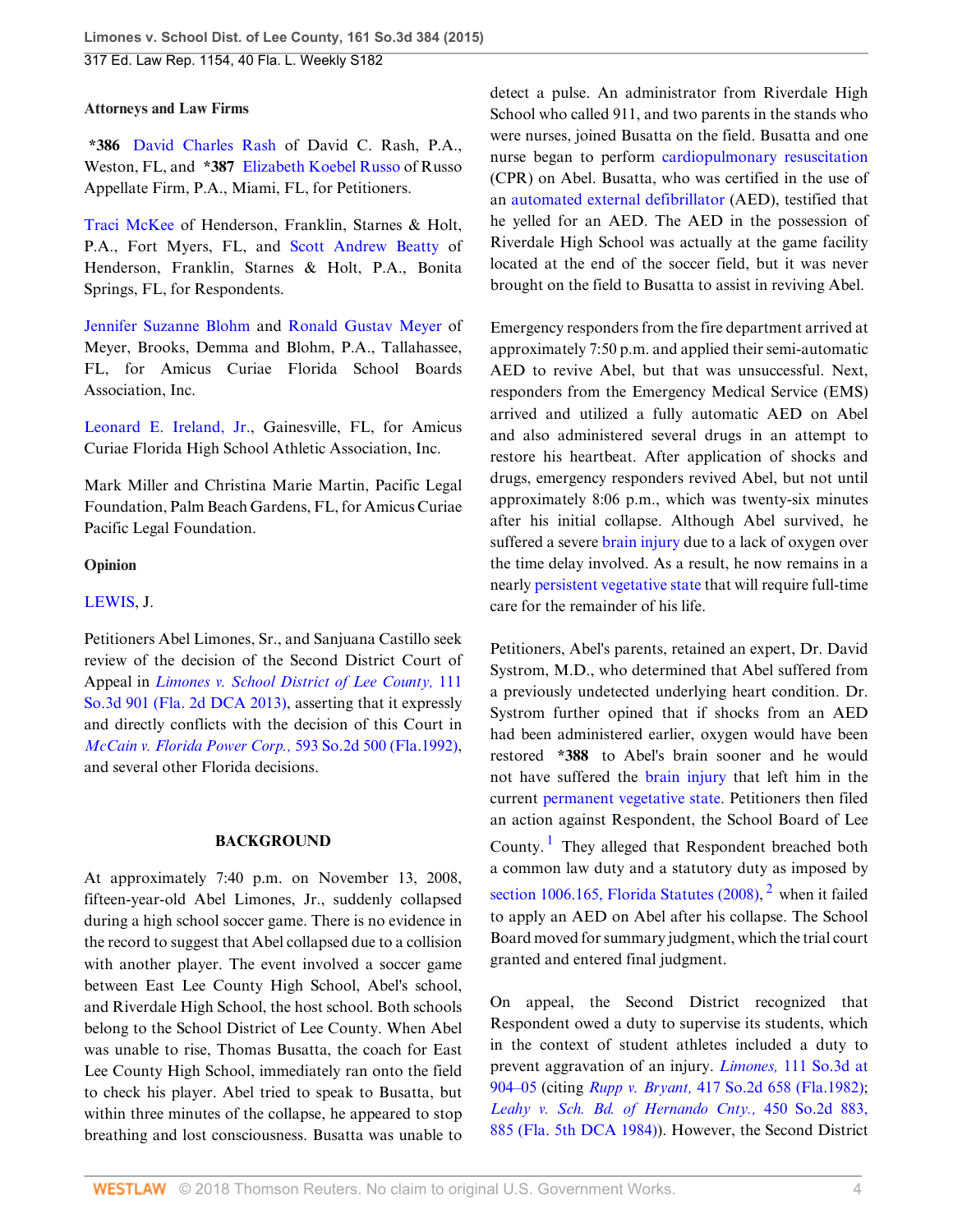proceeded to expand its consideration of the duty owed and enlarged its consideration into a factual scope, extent, and performance of that duty analysis. *Id.* [at 905](http://www.westlaw.com/Link/Document/FullText?findType=Y&serNum=2029798103&pubNum=0003926&originatingDoc=I4fba03cbd96211e4a795ac035416da91&refType=RP&fi=co_pp_sp_3926_905&originationContext=document&vr=3.0&rs=cblt1.0&transitionType=DocumentItem&contextData=(sc.Search)#co_pp_sp_3926_905) (citing *[Cerny v. Cedar Bluffs Junior/Senior Pub. Sch.,](http://www.westlaw.com/Link/Document/FullText?findType=Y&serNum=2001553321&pubNum=0000595&originatingDoc=I4fba03cbd96211e4a795ac035416da91&refType=RP&fi=co_pp_sp_595_703&originationContext=document&vr=3.0&rs=cblt1.0&transitionType=DocumentItem&contextData=(sc.Search)#co_pp_sp_595_703)* 262 Neb. [66, 628 N.W.2d 697, 703 \(2001\)](http://www.westlaw.com/Link/Document/FullText?findType=Y&serNum=2001553321&pubNum=0000595&originatingDoc=I4fba03cbd96211e4a795ac035416da91&refType=RP&fi=co_pp_sp_595_703&originationContext=document&vr=3.0&rs=cblt1.0&transitionType=DocumentItem&contextData=(sc.Search)#co_pp_sp_595_703)). In this analysis, the Second District considered and evaluated whether postinjury efforts in connection with satisfying the duty to Abel should have included making available, diagnosing the need for, or using an AED. *Id.* The Second District relied on the discussion provided by the Fourth District Court of Appeal in *[L.A. Fitness International, LLC v.](http://www.westlaw.com/Link/Document/FullText?findType=Y&serNum=2015861056&pubNum=0000735&originatingDoc=I4fba03cbd96211e4a795ac035416da91&refType=RP&originationContext=document&vr=3.0&rs=cblt1.0&transitionType=DocumentItem&contextData=(sc.Search)) Mayer,* [980 So.2d 550 \(Fla. 4th DCA 2008\)](http://www.westlaw.com/Link/Document/FullText?findType=Y&serNum=2015861056&pubNum=0000735&originatingDoc=I4fba03cbd96211e4a795ac035416da91&refType=RP&originationContext=document&vr=3.0&rs=cblt1.0&transitionType=DocumentItem&contextData=(sc.Search)), even though that case did not consider the same "duty" and the health club did not have a duty involving students or any similar relationship.

<span id="page-4-1"></span><span id="page-4-0"></span>**[\[1](#page-0-1)] [\[2](#page-0-2)]** In *L.A. Fitness,* the Fourth District considered whether a health club breached its duty of reasonable care owed to a customer who was using training equipment when the health club failed to acquire or use an AED on a customer in cardiac distress. *Id.* [at 556–57](http://www.westlaw.com/Link/Document/FullText?findType=Y&serNum=2015861056&pubNum=0000735&originatingDoc=I4fba03cbd96211e4a795ac035416da91&refType=RP&fi=co_pp_sp_735_556&originationContext=document&vr=3.0&rs=cblt1.0&transitionType=DocumentItem&contextData=(sc.Search)#co_pp_sp_735_556). After a review of the common law duties owed by a business owner to its invitees, the Fourth District determined that a health club owed no duty to provide or use an AED on a patron in cardiac distress. *Id.* [at 562.](http://www.westlaw.com/Link/Document/FullText?findType=Y&serNum=2015861056&pubNum=0000735&originatingDoc=I4fba03cbd96211e4a795ac035416da91&refType=RP&fi=co_pp_sp_735_562&originationContext=document&vr=3.0&rs=cblt1.0&transitionType=DocumentItem&contextData=(sc.Search)#co_pp_sp_735_562) The Second District in *Limones* found no distinction between *L.A. Fitness* and the present case, even though the differences are extreme, and concluded that reasonably prudent postinjury efforts did not require Respondent to provide, diagnose the need for, or use an AED. *Limones,* [111 So.3d](http://www.westlaw.com/Link/Document/FullText?findType=Y&serNum=2029798103&pubNum=0003926&originatingDoc=I4fba03cbd96211e4a795ac035416da91&refType=RP&fi=co_pp_sp_3926_906&originationContext=document&vr=3.0&rs=cblt1.0&transitionType=DocumentItem&contextData=(sc.Search)#co_pp_sp_3926_906) [at 906.](http://www.westlaw.com/Link/Document/FullText?findType=Y&serNum=2029798103&pubNum=0003926&originatingDoc=I4fba03cbd96211e4a795ac035416da91&refType=RP&fi=co_pp_sp_3926_906&originationContext=document&vr=3.0&rs=cblt1.0&transitionType=DocumentItem&contextData=(sc.Search)#co_pp_sp_3926_906) The Second District also determined that neither the undertaker's doctrine<sup>[3](#page-8-2)</sup> nor [section 1006.165, Florida](http://www.westlaw.com/Link/Document/FullText?findType=L&pubNum=1000006&cite=FLSTS1006.165&originatingDoc=I4fba03cbd96211e4a795ac035416da91&refType=LQ&originationContext=document&vr=3.0&rs=cblt1.0&transitionType=DocumentItem&contextData=(sc.Search)) [Statutes](http://www.westlaw.com/Link/Document/FullText?findType=L&pubNum=1000006&cite=FLSTS1006.165&originatingDoc=I4fba03cbd96211e4a795ac035416da91&refType=LQ&originationContext=document&vr=3.0&rs=cblt1.0&transitionType=DocumentItem&contextData=(sc.Search)), imposed a duty to use an AED on Abel. *[Id.](http://www.westlaw.com/Link/Document/FullText?findType=Y&serNum=2029798103&pubNum=0003926&originatingDoc=I4fba03cbd96211e4a795ac035416da91&refType=RP&fi=co_pp_sp_3926_906&originationContext=document&vr=3.0&rs=cblt1.0&transitionType=DocumentItem&contextData=(sc.Search)#co_pp_sp_3926_906)* [at 906–07.](http://www.westlaw.com/Link/Document/FullText?findType=Y&serNum=2029798103&pubNum=0003926&originatingDoc=I4fba03cbd96211e4a795ac035416da91&refType=RP&fi=co_pp_sp_3926_906&originationContext=document&vr=3.0&rs=cblt1.0&transitionType=DocumentItem&contextData=(sc.Search)#co_pp_sp_3926_906) Finally, after it concluded that Respondent was immune from civil liability under [section 768.1325\(3\),](http://www.westlaw.com/Link/Document/FullText?findType=L&pubNum=1000006&cite=FLSTS768.1325&originatingDoc=I4fba03cbd96211e4a795ac035416da91&refType=SP&originationContext=document&vr=3.0&rs=cblt1.0&transitionType=DocumentItem&contextData=(sc.Search)#co_pp_d08f0000f5f67) [Florida Statutes \(2008\)](http://www.westlaw.com/Link/Document/FullText?findType=L&pubNum=1000006&cite=FLSTS768.1325&originatingDoc=I4fba03cbd96211e4a795ac035416da91&refType=SP&originationContext=document&vr=3.0&rs=cblt1.0&transitionType=DocumentItem&contextData=(sc.Search)#co_pp_d08f0000f5f67), the Second District affirmed the decision **\*389** of the trial court. *Id.* [at 908–09](http://www.westlaw.com/Link/Document/FullText?findType=Y&serNum=2029798103&pubNum=0003926&originatingDoc=I4fba03cbd96211e4a795ac035416da91&refType=RP&fi=co_pp_sp_3926_908&originationContext=document&vr=3.0&rs=cblt1.0&transitionType=DocumentItem&contextData=(sc.Search)#co_pp_sp_3926_908). This review follows.

## <span id="page-4-9"></span>**ANALYSIS**

#### **Jurisdiction**

<span id="page-4-2"></span>**[\[3](#page-0-0)]** We first consider whether jurisdiction exists to review this matter. Petitioners assert that the decision below expressly and directly conflicts with the decision of this Court in *McCain* and other Florida decisions. *See* [art. V, §](http://www.westlaw.com/Link/Document/FullText?findType=L&pubNum=1000245&cite=FLCNART5S3&originatingDoc=I4fba03cbd96211e4a795ac035416da91&refType=LQ&originationContext=document&vr=3.0&rs=cblt1.0&transitionType=DocumentItem&contextData=(sc.Search))

[3\(b\)\(3\), Fla. Const.](http://www.westlaw.com/Link/Document/FullText?findType=L&pubNum=1000245&cite=FLCNART5S3&originatingDoc=I4fba03cbd96211e4a795ac035416da91&refType=LQ&originationContext=document&vr=3.0&rs=cblt1.0&transitionType=DocumentItem&contextData=(sc.Search)) Specifically, Petitioners claim that the Second District defined the duty in a manner that conflicts with the approach delineated in *McCain.* We agree.

<span id="page-4-10"></span><span id="page-4-7"></span><span id="page-4-6"></span><span id="page-4-5"></span><span id="page-4-4"></span><span id="page-4-3"></span>**[\[4](#page-1-0)] [\[5\]](#page-1-1) [\[6](#page-1-2)] [\[7](#page-1-3)] [\[8\]](#page-1-4)** We have long held that to succeed on a claim of negligence, a plaintiff must establish the four elements of duty, breach, proximate causation, and damages. *See, e.g., U.S. v. Stevens,* [994 So.2d 1062, 1065–](http://www.westlaw.com/Link/Document/FullText?findType=Y&serNum=2017375590&pubNum=0000735&originatingDoc=I4fba03cbd96211e4a795ac035416da91&refType=RP&fi=co_pp_sp_735_1065&originationContext=document&vr=3.0&rs=cblt1.0&transitionType=DocumentItem&contextData=(sc.Search)#co_pp_sp_735_1065) [66 \(Fla.2008\)](http://www.westlaw.com/Link/Document/FullText?findType=Y&serNum=2017375590&pubNum=0000735&originatingDoc=I4fba03cbd96211e4a795ac035416da91&refType=RP&fi=co_pp_sp_735_1065&originationContext=document&vr=3.0&rs=cblt1.0&transitionType=DocumentItem&contextData=(sc.Search)#co_pp_sp_735_1065). Of these elements, only the existence of a duty is a legal question because duty is the standard to which the jury compares the conduct of the defendant. *McCain,* [593 So.2d at 503.](http://www.westlaw.com/Link/Document/FullText?findType=Y&serNum=1992030830&pubNum=0000735&originatingDoc=I4fba03cbd96211e4a795ac035416da91&refType=RP&fi=co_pp_sp_735_503&originationContext=document&vr=3.0&rs=cblt1.0&transitionType=DocumentItem&contextData=(sc.Search)#co_pp_sp_735_503) Florida law recognizes the following four sources of duty: (1) statutes or regulations; (2) common law interpretations of those statutes or regulations; (3) other sources in the common law; and (4) the general facts of the case. *Id.* [at 503 n. 2](http://www.westlaw.com/Link/Document/FullText?findType=Y&serNum=1992030830&pubNum=0000735&originatingDoc=I4fba03cbd96211e4a795ac035416da91&refType=RP&fi=co_pp_sp_735_503&originationContext=document&vr=3.0&rs=cblt1.0&transitionType=DocumentItem&contextData=(sc.Search)#co_pp_sp_735_503). As in this case, when the source of the duty falls within the first three sources, the factual inquiry necessary to establish a duty is limited.<sup>[4](#page-8-3)</sup> The court must simply determine whether a statute, regulation, or the common law imposes a duty of care upon the defendant. The judicial determination of the existence of a duty is a *minimal* threshold that merely opens the courthouse doors. *Id.* [at 502.](http://www.westlaw.com/Link/Document/FullText?findType=Y&serNum=1992030830&pubNum=0000735&originatingDoc=I4fba03cbd96211e4a795ac035416da91&refType=RP&fi=co_pp_sp_735_502&originationContext=document&vr=3.0&rs=cblt1.0&transitionType=DocumentItem&contextData=(sc.Search)#co_pp_sp_735_502) Once a court has concluded that a duty exists, Florida law neither requires nor allows the court to further expand its consideration into how a reasonably prudent person would or should act under the circumstances as a matter of law.  $5\,$  $5\,$  We have clearly stated that the remaining elements of negligence —breach, proximate causation, and damages—are to be resolved by the fact-finder. *See [Dorsey v. Reider,](http://www.westlaw.com/Link/Document/FullText?findType=Y&serNum=2032974537&pubNum=0003926&originatingDoc=I4fba03cbd96211e4a795ac035416da91&refType=RP&fi=co_pp_sp_3926_866&originationContext=document&vr=3.0&rs=cblt1.0&transitionType=DocumentItem&contextData=(sc.Search)#co_pp_sp_3926_866)* 139 So.3d [860, 866 \(Fla.2014\)](http://www.westlaw.com/Link/Document/FullText?findType=Y&serNum=2032974537&pubNum=0003926&originatingDoc=I4fba03cbd96211e4a795ac035416da91&refType=RP&fi=co_pp_sp_3926_866&originationContext=document&vr=3.0&rs=cblt1.0&transitionType=DocumentItem&contextData=(sc.Search)#co_pp_sp_3926_866); *[Williams v. Davis,](http://www.westlaw.com/Link/Document/FullText?findType=Y&serNum=2014150384&pubNum=0000735&originatingDoc=I4fba03cbd96211e4a795ac035416da91&refType=RP&fi=co_pp_sp_735_1056&originationContext=document&vr=3.0&rs=cblt1.0&transitionType=DocumentItem&contextData=(sc.Search)#co_pp_sp_735_1056)* 974 So.2d 1052, [1056 n. 2 \(Fla.2007\)](http://www.westlaw.com/Link/Document/FullText?findType=Y&serNum=2014150384&pubNum=0000735&originatingDoc=I4fba03cbd96211e4a795ac035416da91&refType=RP&fi=co_pp_sp_735_1056&originationContext=document&vr=3.0&rs=cblt1.0&transitionType=DocumentItem&contextData=(sc.Search)#co_pp_sp_735_1056) (citing *McCain,* [593 So.2d at 504\)](http://www.westlaw.com/Link/Document/FullText?findType=Y&serNum=1992030830&pubNum=0000735&originatingDoc=I4fba03cbd96211e4a795ac035416da91&refType=RP&fi=co_pp_sp_735_504&originationContext=document&vr=3.0&rs=cblt1.0&transitionType=DocumentItem&contextData=(sc.Search)#co_pp_sp_735_504); *see also [Orlando Exec. Park, Inc. v. Robbins,](http://www.westlaw.com/Link/Document/FullText?findType=Y&serNum=1983116134&pubNum=0000735&originatingDoc=I4fba03cbd96211e4a795ac035416da91&refType=RP&fi=co_pp_sp_735_493&originationContext=document&vr=3.0&rs=cblt1.0&transitionType=DocumentItem&contextData=(sc.Search)#co_pp_sp_735_493)* 433 So.2d [491, 493 \(Fla.1983\)](http://www.westlaw.com/Link/Document/FullText?findType=Y&serNum=1983116134&pubNum=0000735&originatingDoc=I4fba03cbd96211e4a795ac035416da91&refType=RP&fi=co_pp_sp_735_493&originationContext=document&vr=3.0&rs=cblt1.0&transitionType=DocumentItem&contextData=(sc.Search)#co_pp_sp_735_493) ("[I]t is peculiarly a jury function to determine what precautions are reasonably required in the exercise of a particular duty of due care." (citation omitted)), *receded from on other grounds by [Mobil Oil](http://www.westlaw.com/Link/Document/FullText?findType=Y&serNum=1995023069&pubNum=0000735&originatingDoc=I4fba03cbd96211e4a795ac035416da91&refType=RP&fi=co_pp_sp_735_121&originationContext=document&vr=3.0&rs=cblt1.0&transitionType=DocumentItem&contextData=(sc.Search)#co_pp_sp_735_121) Corp. v. Bransford,* [648 So.2d 119, 121 \(Fla.1995\)](http://www.westlaw.com/Link/Document/FullText?findType=Y&serNum=1995023069&pubNum=0000735&originatingDoc=I4fba03cbd96211e4a795ac035416da91&refType=RP&fi=co_pp_sp_735_121&originationContext=document&vr=3.0&rs=cblt1.0&transitionType=DocumentItem&contextData=(sc.Search)#co_pp_sp_735_121).

<span id="page-4-11"></span><span id="page-4-8"></span>**[\[9](#page-1-5)]** The Second District determined that a clearly recognized common law **duty** existed under both *Rupp* and *Leahy. Rupp* established that **school** employees must reasonably supervise **students** during activities that are subject to the control of the **school**. [417 So.2d at 666;](http://www.westlaw.com/Link/Document/FullText?findType=Y&serNum=1982133441&pubNum=0000735&originatingDoc=I4fba03cbd96211e4a795ac035416da91&refType=RP&fi=co_pp_sp_735_666&originationContext=document&vr=3.0&rs=cblt1.0&transitionType=DocumentItem&contextData=(sc.Search)#co_pp_sp_735_666) *see also Leahy,* [450 So.2d at 885](http://www.westlaw.com/Link/Document/FullText?findType=Y&serNum=1984122926&pubNum=0000735&originatingDoc=I4fba03cbd96211e4a795ac035416da91&refType=RP&fi=co_pp_sp_735_885&originationContext=document&vr=3.0&rs=cblt1.0&transitionType=DocumentItem&contextData=(sc.Search)#co_pp_sp_735_885) (explaining that the **duty** of supervision owed by a **school** to its **students** included a **duty** to prevent aggravation of an **injury**). However, the Second District incorrectly expanded Florida law and invaded the province of the **\*390** jury when it further considered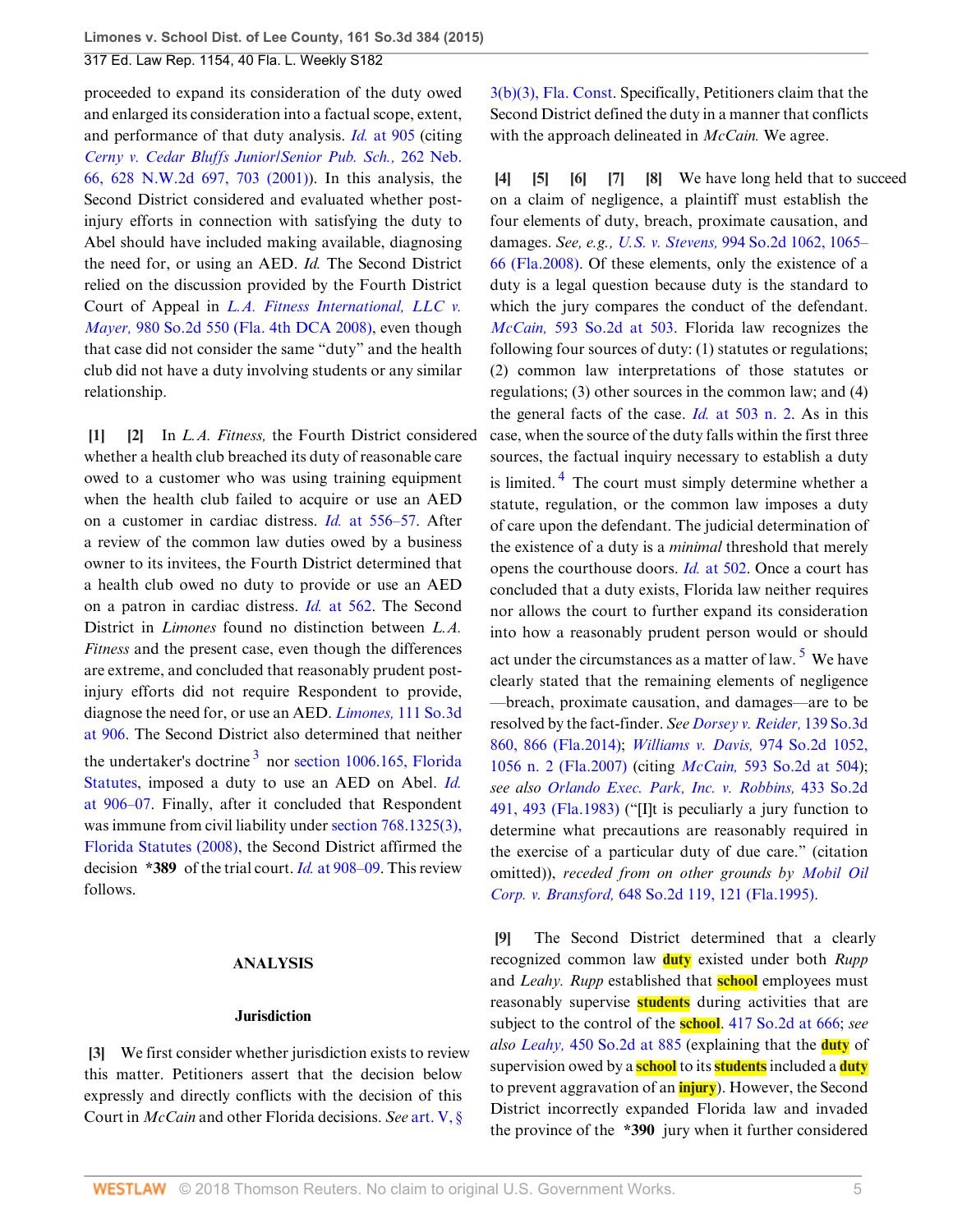whether post-**injury** efforts required Respondent to make available, diagnose the need for, or use the AED on Abel. *Limones,* [111 So.3d at 905.](http://www.westlaw.com/Link/Document/FullText?findType=Y&serNum=2029798103&pubNum=0003926&originatingDoc=I4fba03cbd96211e4a795ac035416da91&refType=RP&fi=co_pp_sp_3926_905&originationContext=document&vr=3.0&rs=cblt1.0&transitionType=DocumentItem&contextData=(sc.Search)#co_pp_sp_3926_905) This detailed analysis exceeded the threshold requirement that this Court established in *McCain.* Therefore, conflict jurisdiction exists to consider the merits of this case and we choose to exercise our discretion to resolve this conflict. We review de novo rulings on summary judgment with respect to purely legal questions. *See, e.g., [Clay Elec. Coop., Inc. v. Johnson,](http://www.westlaw.com/Link/Document/FullText?findType=Y&serNum=2003929994&pubNum=0000735&originatingDoc=I4fba03cbd96211e4a795ac035416da91&refType=RP&fi=co_pp_sp_735_1185&originationContext=document&vr=3.0&rs=cblt1.0&transitionType=DocumentItem&contextData=(sc.Search)#co_pp_sp_735_1185)* 873 [So.2d 1182, 1185 \(Fla.2003\)](http://www.westlaw.com/Link/Document/FullText?findType=Y&serNum=2003929994&pubNum=0000735&originatingDoc=I4fba03cbd96211e4a795ac035416da91&refType=RP&fi=co_pp_sp_735_1185&originationContext=document&vr=3.0&rs=cblt1.0&transitionType=DocumentItem&contextData=(sc.Search)#co_pp_sp_735_1185).

#### **Common Law Duty**

As a general principle, a party does not have a duty to take affirmative action to protect or aid another unless a special relationship exists which creates such a duty. *See* [Restatement \(Second\) of Torts § 314](http://www.westlaw.com/Link/Document/FullText?findType=Y&serNum=0290694052&pubNum=0101577&originatingDoc=I4fba03cbd96211e4a795ac035416da91&refType=TS&originationContext=document&vr=3.0&rs=cblt1.0&transitionType=DocumentItem&contextData=(sc.Search)) cmt. a (1965). When such a relationship exists, the law requires the party to act with reasonable care toward the person in need of protection or aid. *See id.* § 314a cmt. e. As the Second District acknowledged below, Florida courts have recognized a special relationship between schools and their students based upon the fact that a school functions at least partially in the place of parents during the school day and school-sponsored activities. *See, e.g., [Nova Se.](http://www.westlaw.com/Link/Document/FullText?findType=Y&serNum=2000087745&pubNum=0000735&originatingDoc=I4fba03cbd96211e4a795ac035416da91&refType=RP&fi=co_pp_sp_735_88&originationContext=document&vr=3.0&rs=cblt1.0&transitionType=DocumentItem&contextData=(sc.Search)#co_pp_sp_735_88) Univ., Inc. v. Gross,* [758 So.2d 86, 88–89 \(Fla.2000\)](http://www.westlaw.com/Link/Document/FullText?findType=Y&serNum=2000087745&pubNum=0000735&originatingDoc=I4fba03cbd96211e4a795ac035416da91&refType=RP&fi=co_pp_sp_735_88&originationContext=document&vr=3.0&rs=cblt1.0&transitionType=DocumentItem&contextData=(sc.Search)#co_pp_sp_735_88) (citing *Rupp,* [417 So.2d at 666](http://www.westlaw.com/Link/Document/FullText?findType=Y&serNum=1982133441&pubNum=0000735&originatingDoc=I4fba03cbd96211e4a795ac035416da91&refType=RP&fi=co_pp_sp_735_666&originationContext=document&vr=3.0&rs=cblt1.0&transitionType=DocumentItem&contextData=(sc.Search)#co_pp_sp_735_666)). Mandatory education of children also supports this relationship. *Rupp,* [417 So.2d at 666](http://www.westlaw.com/Link/Document/FullText?findType=Y&serNum=1982133441&pubNum=0000735&originatingDoc=I4fba03cbd96211e4a795ac035416da91&refType=RP&fi=co_pp_sp_735_666&originationContext=document&vr=3.0&rs=cblt1.0&transitionType=DocumentItem&contextData=(sc.Search)#co_pp_sp_735_666).

<span id="page-5-1"></span><span id="page-5-0"></span>**[\[10](#page-1-6)] [\[11](#page-1-7)]** This special relationship requires a **school** to reasonably supervise its **students** during all activities that are subject to the control of the **school**, even if the activities occur beyond the boundaries of the **school** or involve adult **students**. *See Nova Se. Univ.,* [758 So.2d at 88–89](http://www.westlaw.com/Link/Document/FullText?findType=Y&serNum=2000087745&pubNum=0000735&originatingDoc=I4fba03cbd96211e4a795ac035416da91&refType=RP&fi=co_pp_sp_735_88&originationContext=document&vr=3.0&rs=cblt1.0&transitionType=DocumentItem&contextData=(sc.Search)#co_pp_sp_735_88) (applying the in loco parentis doctrine to a relationship between an adult **student** and a university when the university mandated participation by the **student** in an off-campus internship); *Rupp,* [417 So.2d at 666–67](http://www.westlaw.com/Link/Document/FullText?findType=Y&serNum=1982133441&pubNum=0000735&originatingDoc=I4fba03cbd96211e4a795ac035416da91&refType=RP&fi=co_pp_sp_735_666&originationContext=document&vr=3.0&rs=cblt1.0&transitionType=DocumentItem&contextData=(sc.Search)#co_pp_sp_735_666) (concluding that a **duty** of supervision existed during an unsanctioned offcampus hazing event by a **school**-sponsored club); *cf. [Kazanjian v. Sch. Bd. of Palm Beach Cnty.,](http://www.westlaw.com/Link/Document/FullText?findType=Y&serNum=2013204690&pubNum=0000735&originatingDoc=I4fba03cbd96211e4a795ac035416da91&refType=RP&fi=co_pp_sp_735_268&originationContext=document&vr=3.0&rs=cblt1.0&transitionType=DocumentItem&contextData=(sc.Search)#co_pp_sp_735_268)* 967 So.2d [259, 268 \(Fla. 4th DCA 2007\)](http://www.westlaw.com/Link/Document/FullText?findType=Y&serNum=2013204690&pubNum=0000735&originatingDoc=I4fba03cbd96211e4a795ac035416da91&refType=RP&fi=co_pp_sp_735_268&originationContext=document&vr=3.0&rs=cblt1.0&transitionType=DocumentItem&contextData=(sc.Search)#co_pp_sp_735_268) (finding that the **duty** of supervision did not extend to a **student** who was **injured** when she left **school** premises without authorization). This **duty** to supervise requires teachers and other applicable **school** employees to act with reasonable care under the circumstances. *[Wyke v. Polk Cnty. Sch. Bd.,](http://www.westlaw.com/Link/Document/FullText?findType=Y&serNum=1997229517&pubNum=0000506&originatingDoc=I4fba03cbd96211e4a795ac035416da91&refType=RP&fi=co_pp_sp_506_571&originationContext=document&vr=3.0&rs=cblt1.0&transitionType=DocumentItem&contextData=(sc.Search)#co_pp_sp_506_571)* 129 F.3d 560, [571 \(11th Cir.1997\)](http://www.westlaw.com/Link/Document/FullText?findType=Y&serNum=1997229517&pubNum=0000506&originatingDoc=I4fba03cbd96211e4a795ac035416da91&refType=RP&fi=co_pp_sp_506_571&originationContext=document&vr=3.0&rs=cblt1.0&transitionType=DocumentItem&contextData=(sc.Search)#co_pp_sp_506_571) (citing Florida law); *see also [Nova Se.](http://www.westlaw.com/Link/Document/FullText?findType=Y&serNum=2000087745&pubNum=0000735&originatingDoc=I4fba03cbd96211e4a795ac035416da91&refType=RP&fi=co_pp_sp_735_90&originationContext=document&vr=3.0&rs=cblt1.0&transitionType=DocumentItem&contextData=(sc.Search)#co_pp_sp_735_90)*

*Univ.,* [758 So.2d at 90](http://www.westlaw.com/Link/Document/FullText?findType=Y&serNum=2000087745&pubNum=0000735&originatingDoc=I4fba03cbd96211e4a795ac035416da91&refType=RP&fi=co_pp_sp_735_90&originationContext=document&vr=3.0&rs=cblt1.0&transitionType=DocumentItem&contextData=(sc.Search)#co_pp_sp_735_90) (noting that the university had a **duty** to use reasonable care when it assigned **students** to off-campus internships). Thereafter, it is for the jury to determine whether, under the relevant circumstances, the school employee has acted unreasonably and, therefore, breached the **duty** owed. *See [La Petite Acad., Inc. v. Nassef](http://www.westlaw.com/Link/Document/FullText?findType=Y&serNum=1996119728&pubNum=0000735&originatingDoc=I4fba03cbd96211e4a795ac035416da91&refType=RP&fi=co_pp_sp_735_182&originationContext=document&vr=3.0&rs=cblt1.0&transitionType=DocumentItem&contextData=(sc.Search)#co_pp_sp_735_182) ex rel. Knippel,* [674 So.2d 181, 182 \(Fla. 2d DCA 1996\)](http://www.westlaw.com/Link/Document/FullText?findType=Y&serNum=1996119728&pubNum=0000735&originatingDoc=I4fba03cbd96211e4a795ac035416da91&refType=RP&fi=co_pp_sp_735_182&originationContext=document&vr=3.0&rs=cblt1.0&transitionType=DocumentItem&contextData=(sc.Search)#co_pp_sp_735_182) (citing *[Benton v. Sch. Bd. of Broward Cnty.,](http://www.westlaw.com/Link/Document/FullText?findType=Y&serNum=1980124888&pubNum=0000735&originatingDoc=I4fba03cbd96211e4a795ac035416da91&refType=RP&fi=co_pp_sp_735_834&originationContext=document&vr=3.0&rs=cblt1.0&transitionType=DocumentItem&contextData=(sc.Search)#co_pp_sp_735_834)* 386 So.2d [831, 834 \(Fla. 4th DCA 1980\)](http://www.westlaw.com/Link/Document/FullText?findType=Y&serNum=1980124888&pubNum=0000735&originatingDoc=I4fba03cbd96211e4a795ac035416da91&refType=RP&fi=co_pp_sp_735_834&originationContext=document&vr=3.0&rs=cblt1.0&transitionType=DocumentItem&contextData=(sc.Search)#co_pp_sp_735_834)); *see also [Zalkin v. Am.](http://www.westlaw.com/Link/Document/FullText?findType=Y&serNum=1994142745&pubNum=0000735&originatingDoc=I4fba03cbd96211e4a795ac035416da91&refType=RP&fi=co_pp_sp_735_1021&originationContext=document&vr=3.0&rs=cblt1.0&transitionType=DocumentItem&contextData=(sc.Search)#co_pp_sp_735_1021) Learning Sys.,* [639 So.2d 1020, 1021 \(Fla. 3d DCA 1994\)](http://www.westlaw.com/Link/Document/FullText?findType=Y&serNum=1994142745&pubNum=0000735&originatingDoc=I4fba03cbd96211e4a795ac035416da91&refType=RP&fi=co_pp_sp_735_1021&originationContext=document&vr=3.0&rs=cblt1.0&transitionType=DocumentItem&contextData=(sc.Search)#co_pp_sp_735_1021) (concluding that whether alleged negligent supervision by **school** employees resulted in **injury** to a **student** was a jury issue).

Lower courts in Florida have recognized that the **duty** of supervision creates the following specific **duties** owed to **student** athletes: (1) **schools** must adequately instruct **student** athletes; (2) **schools** must provide proper equipment; (3) **schools** must reasonably match participants; (4) **schools** must adequately supervise athletic events; and (5) **schools** must take appropriate measures after a **student** is **injured** to prevent aggravation of the **injury**. *See* **\*391** *Limones,* [111 So.3d at 904](http://www.westlaw.com/Link/Document/FullText?findType=Y&serNum=2029798103&pubNum=0003926&originatingDoc=I4fba03cbd96211e4a795ac035416da91&refType=RP&fi=co_pp_sp_3926_904&originationContext=document&vr=3.0&rs=cblt1.0&transitionType=DocumentItem&contextData=(sc.Search)#co_pp_sp_3926_904) (citing *[Leahy,](http://www.westlaw.com/Link/Document/FullText?findType=Y&serNum=1984122926&pubNum=0000735&originatingDoc=I4fba03cbd96211e4a795ac035416da91&refType=RP&fi=co_pp_sp_735_885&originationContext=document&vr=3.0&rs=cblt1.0&transitionType=DocumentItem&contextData=(sc.Search)#co_pp_sp_735_885)* [450 So.2d at 885\)](http://www.westlaw.com/Link/Document/FullText?findType=Y&serNum=1984122926&pubNum=0000735&originatingDoc=I4fba03cbd96211e4a795ac035416da91&refType=RP&fi=co_pp_sp_735_885&originationContext=document&vr=3.0&rs=cblt1.0&transitionType=DocumentItem&contextData=(sc.Search)#co_pp_sp_735_885); *see also Zalkin,* [639 So.2d at 1021.](http://www.westlaw.com/Link/Document/FullText?findType=Y&serNum=1994142745&pubNum=0000735&originatingDoc=I4fba03cbd96211e4a795ac035416da91&refType=RP&fi=co_pp_sp_735_1021&originationContext=document&vr=3.0&rs=cblt1.0&transitionType=DocumentItem&contextData=(sc.Search)#co_pp_sp_735_1021) Other jurisdictions have acknowledged similar **duties** owed to **student** athletes. *See [Avila v. Citrus Cmty. Coll. Dist.,](http://www.westlaw.com/Link/Document/FullText?findType=Y&serNum=2008850591&pubNum=0004645&originatingDoc=I4fba03cbd96211e4a795ac035416da91&refType=RP&fi=co_pp_sp_4645_392&originationContext=document&vr=3.0&rs=cblt1.0&transitionType=DocumentItem&contextData=(sc.Search)#co_pp_sp_4645_392)* 38 [Cal.4th 148, 41 Cal.Rptr.3d 299, 131 P.3d 383, 392 \(2006\)](http://www.westlaw.com/Link/Document/FullText?findType=Y&serNum=2008850591&pubNum=0004645&originatingDoc=I4fba03cbd96211e4a795ac035416da91&refType=RP&fi=co_pp_sp_4645_392&originationContext=document&vr=3.0&rs=cblt1.0&transitionType=DocumentItem&contextData=(sc.Search)#co_pp_sp_4645_392) ("[I]n interscholastic and intercollegiate competition, the host **school** and its agents owe a **duty** to home and visiting players alike to, at a minimum, not increase the risks inherent in the sport."); *[Kleinknecht v. Gettysburg Coll.,](http://www.westlaw.com/Link/Document/FullText?findType=Y&serNum=1993077284&pubNum=0000350&originatingDoc=I4fba03cbd96211e4a795ac035416da91&refType=RP&fi=co_pp_sp_350_1370&originationContext=document&vr=3.0&rs=cblt1.0&transitionType=DocumentItem&contextData=(sc.Search)#co_pp_sp_350_1370)* [989 F.2d 1360, 1370 \(3d Cir.1993\)](http://www.westlaw.com/Link/Document/FullText?findType=Y&serNum=1993077284&pubNum=0000350&originatingDoc=I4fba03cbd96211e4a795ac035416da91&refType=RP&fi=co_pp_sp_350_1370&originationContext=document&vr=3.0&rs=cblt1.0&transitionType=DocumentItem&contextData=(sc.Search)#co_pp_sp_350_1370) (college owed **duty** to recruited athlete to take reasonable safety precautions against the risk of death); *see also [Jarreau v. Orleans Parish](http://www.westlaw.com/Link/Document/FullText?findType=Y&serNum=1992098332&pubNum=0000735&originatingDoc=I4fba03cbd96211e4a795ac035416da91&refType=RP&fi=co_pp_sp_735_1393&originationContext=document&vr=3.0&rs=cblt1.0&transitionType=DocumentItem&contextData=(sc.Search)#co_pp_sp_735_1393) Sch. Bd.,* [600 So.2d 1389, 1393 \(La.Ct.App.1992\)](http://www.westlaw.com/Link/Document/FullText?findType=Y&serNum=1992098332&pubNum=0000735&originatingDoc=I4fba03cbd96211e4a795ac035416da91&refType=RP&fi=co_pp_sp_735_1393&originationContext=document&vr=3.0&rs=cblt1.0&transitionType=DocumentItem&contextData=(sc.Search)#co_pp_sp_735_1393) (**school** board owed **duty** to **injured** high **school** athlete to provide access to medical treatment); *[Stineman v. Fontbonne Coll.,](http://www.westlaw.com/Link/Document/FullText?findType=Y&serNum=1981148428&pubNum=0000350&originatingDoc=I4fba03cbd96211e4a795ac035416da91&refType=RP&fi=co_pp_sp_350_1086&originationContext=document&vr=3.0&rs=cblt1.0&transitionType=DocumentItem&contextData=(sc.Search)#co_pp_sp_350_1086)* [664 F.2d 1082, 1086 \(8th Cir.1981\)](http://www.westlaw.com/Link/Document/FullText?findType=Y&serNum=1981148428&pubNum=0000350&originatingDoc=I4fba03cbd96211e4a795ac035416da91&refType=RP&fi=co_pp_sp_350_1086&originationContext=document&vr=3.0&rs=cblt1.0&transitionType=DocumentItem&contextData=(sc.Search)#co_pp_sp_350_1086) (college owed **duty** to provide medical assistance to **injured student** athlete).

<span id="page-5-3"></span><span id="page-5-2"></span>**[\[12](#page-2-0)] [\[13](#page-2-1)]** In this case, Abel was a **student** who was **injured** while he participated in a **school**-sponsored soccer game under the supervision of **school** officials. Therefore, we conclude that Respondent owed Abel a **duty** of supervision and to act with reasonable care under the circumstances; specifically, Respondent owed Abel a **duty** to take appropriate post-**injury** efforts to avoid or mitigate further aggravation of his **injury**. *See Rupp,* [417 So.2d at](http://www.westlaw.com/Link/Document/FullText?findType=Y&serNum=1982133441&pubNum=0000735&originatingDoc=I4fba03cbd96211e4a795ac035416da91&refType=RP&fi=co_pp_sp_735_666&originationContext=document&vr=3.0&rs=cblt1.0&transitionType=DocumentItem&contextData=(sc.Search)#co_pp_sp_735_666) [666](http://www.westlaw.com/Link/Document/FullText?findType=Y&serNum=1982133441&pubNum=0000735&originatingDoc=I4fba03cbd96211e4a795ac035416da91&refType=RP&fi=co_pp_sp_735_666&originationContext=document&vr=3.0&rs=cblt1.0&transitionType=DocumentItem&contextData=(sc.Search)#co_pp_sp_735_666); *Leahy,* [450 So.2d at 885](http://www.westlaw.com/Link/Document/FullText?findType=Y&serNum=1984122926&pubNum=0000735&originatingDoc=I4fba03cbd96211e4a795ac035416da91&refType=RP&fi=co_pp_sp_735_885&originationContext=document&vr=3.0&rs=cblt1.0&transitionType=DocumentItem&contextData=(sc.Search)#co_pp_sp_735_885). "Reasonable care under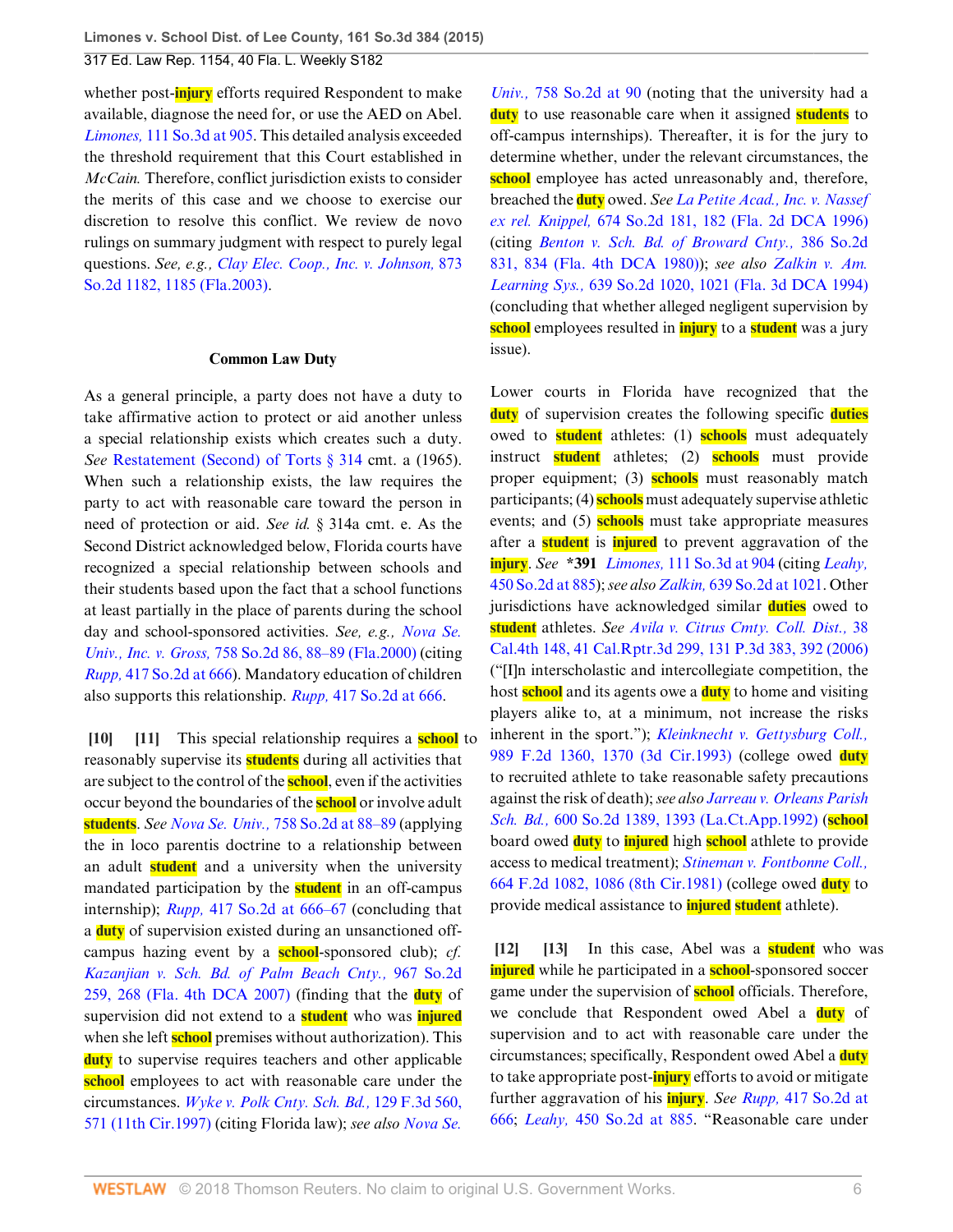the circumstances" is a standard that may fluctuate with time, the **student's** age and activity, the extent of the **injury**, the available responder(s), and other facts. Advancements with technology and equipment available today, such as a portable AED, to treat an **injury** were most probably unavailable twenty years ago, and may be obsolete twenty years from now. We therefore leave it to the jury to determine, under the evidence presented, whether the particular actions of Respondent's employees satisfied or breached the **duty** of reasonable care owed.

For several reasons, we reject the decision of the Second District to narrowly frame the issue as whether Respondent had a specified duty to diagnose the need for or use an AED on Abel. First, as stated above, reasonable care under the circumstances is not and should not be a fixed concept. Such a narrow definition of duty, a purely legal question, slides too easily into breach, a factual matter for the jury. *See McCain,* [593 So.2d at 502–04](http://www.westlaw.com/Link/Document/FullText?findType=Y&serNum=1992030830&pubNum=0000735&originatingDoc=I4fba03cbd96211e4a795ac035416da91&refType=RP&fi=co_pp_sp_735_502&originationContext=document&vr=3.0&rs=cblt1.0&transitionType=DocumentItem&contextData=(sc.Search)#co_pp_sp_735_502). We reject the attempt below to specifically define each element in the scope of the duty as a matter of law, as this case attempted to remove all factual elements from the law and digitalize every aspect of human conduct. We are also cognizant of the concern raised by Respondent and its amici that if a defined duty could require every high school to provide an AED at every athletic practice and contest, the result could be great expense. Instead, the flexible nature of reasonable care delineated here can be evaluated on a case by case basis. The duty does not change with regard to using reasonable care to supervise and assist students, but the methods and means of fulfilling that duty will depend on the circumstances.

Additionally, we reject the position of the Second District and Respondent that *L.A. Fitness* governs this case. The Fourth District in *L.A. Fitness* determined that the duty owed by a commercial health club to an adult customer only required employees of the club to reasonably summon emergency responders for a patron in cardiac distress. [980 So.2d at 562;](http://www.westlaw.com/Link/Document/FullText?findType=Y&serNum=2015861056&pubNum=0000735&originatingDoc=I4fba03cbd96211e4a795ac035416da91&refType=RP&fi=co_pp_sp_735_562&originationContext=document&vr=3.0&rs=cblt1.0&transitionType=DocumentItem&contextData=(sc.Search)#co_pp_sp_735_562) *see also [De La](http://www.westlaw.com/Link/Document/FullText?findType=Y&serNum=2030146577&pubNum=0004637&originatingDoc=I4fba03cbd96211e4a795ac035416da91&refType=RP&fi=co_pp_sp_4637_1330&originationContext=document&vr=3.0&rs=cblt1.0&transitionType=DocumentItem&contextData=(sc.Search)#co_pp_sp_4637_1330) [Flor v. Ritz–Carlton Hotel Co.,](http://www.westlaw.com/Link/Document/FullText?findType=Y&serNum=2030146577&pubNum=0004637&originatingDoc=I4fba03cbd96211e4a795ac035416da91&refType=RP&fi=co_pp_sp_4637_1330&originationContext=document&vr=3.0&rs=cblt1.0&transitionType=DocumentItem&contextData=(sc.Search)#co_pp_sp_4637_1330)* 930 F.Supp.2d 1325, 1330 [\(S.D.Fla.2013\)](http://www.westlaw.com/Link/Document/FullText?findType=Y&serNum=2030146577&pubNum=0004637&originatingDoc=I4fba03cbd96211e4a795ac035416da91&refType=RP&fi=co_pp_sp_4637_1330&originationContext=document&vr=3.0&rs=cblt1.0&transitionType=DocumentItem&contextData=(sc.Search)#co_pp_sp_4637_1330) (citing *L.A. Fitness,* [980 So.2d at 562\)](http://www.westlaw.com/Link/Document/FullText?findType=Y&serNum=2015861056&pubNum=0000735&originatingDoc=I4fba03cbd96211e4a795ac035416da91&refType=RP&fi=co_pp_sp_735_562&originationContext=document&vr=3.0&rs=cblt1.0&transitionType=DocumentItem&contextData=(sc.Search)#co_pp_sp_735_562). **\*392** The adult customer and the health club stand in a far different relationship than a student involved in school activities with school board officials. Although some courts in other jurisdictions have determined that fitness clubs and other commercial entities do not owe a legal duty to provide AEDs to adult customers.  $6$ the commercial context and relationship of parties

in these cases is a critical distinction from the case before us. Despite the fact the business proprietorcustomer and school district-student relationships are both recognized as relationships, these relationships are markedly different. We initially note that the proprietorcustomer relationship most frequently involves two adult parties, whereas the school-student relationship usually involves a minor. Furthermore, the business invitee freely enters into a commercial relationship with the proprietor.

By contrast, Florida, along with the rest of the country, has mandated education of our minor children. [§ 1003.21,](http://www.westlaw.com/Link/Document/FullText?findType=L&pubNum=1000006&cite=FLSTS1003.21&originatingDoc=I4fba03cbd96211e4a795ac035416da91&refType=LQ&originationContext=document&vr=3.0&rs=cblt1.0&transitionType=DocumentItem&contextData=(sc.Search)) [Fla. Stat. \(2014\)](http://www.westlaw.com/Link/Document/FullText?findType=L&pubNum=1000006&cite=FLSTS1003.21&originatingDoc=I4fba03cbd96211e4a795ac035416da91&refType=LQ&originationContext=document&vr=3.0&rs=cblt1.0&transitionType=DocumentItem&contextData=(sc.Search)). Compulsory schooling creates a unique relationship, a fact that has been recognized both by Florida courts and the Florida Legislature. Florida common law recognizes a specific duty of supervision owed to students and a duty to aid students that is not otherwise owed to the business customer. *See [Rupp,](http://www.westlaw.com/Link/Document/FullText?findType=Y&serNum=1982133441&pubNum=0000735&originatingDoc=I4fba03cbd96211e4a795ac035416da91&refType=RP&fi=co_pp_sp_735_666&originationContext=document&vr=3.0&rs=cblt1.0&transitionType=DocumentItem&contextData=(sc.Search)#co_pp_sp_735_666)* 417 [So.2d at 666–67](http://www.westlaw.com/Link/Document/FullText?findType=Y&serNum=1982133441&pubNum=0000735&originatingDoc=I4fba03cbd96211e4a795ac035416da91&refType=RP&fi=co_pp_sp_735_666&originationContext=document&vr=3.0&rs=cblt1.0&transitionType=DocumentItem&contextData=(sc.Search)#co_pp_sp_735_666). Furthermore, the Florida Legislature has specifically mandated that high schools that participate in interscholastic athletics acquire an AED and train appropriate personnel in its use.  $\frac{6}{9}$  1006.165(1)[-\(2\), Fla.](http://www.westlaw.com/Link/Document/FullText?findType=L&pubNum=1000006&cite=FLSTS1006.165&originatingDoc=I4fba03cbd96211e4a795ac035416da91&refType=SP&originationContext=document&vr=3.0&rs=cblt1.0&transitionType=DocumentItem&contextData=(sc.Search)#co_pp_58730000872b1) [Stat](http://www.westlaw.com/Link/Document/FullText?findType=L&pubNum=1000006&cite=FLSTS1006.165&originatingDoc=I4fba03cbd96211e4a795ac035416da91&refType=SP&originationContext=document&vr=3.0&rs=cblt1.0&transitionType=DocumentItem&contextData=(sc.Search)#co_pp_58730000872b1). Notably, the Legislature has not so regulated health clubs or other commercial facilities, even though the foreseeability for the need to use an AED may be similar in both contexts. *See L.A. Fitness,* [980 So.2d at 561.](http://www.westlaw.com/Link/Document/FullText?findType=Y&serNum=2015861056&pubNum=0000735&originatingDoc=I4fba03cbd96211e4a795ac035416da91&refType=RP&fi=co_pp_sp_735_561&originationContext=document&vr=3.0&rs=cblt1.0&transitionType=DocumentItem&contextData=(sc.Search)#co_pp_sp_735_561) The relationship between a commercial entity and its patron quite simply cannot be compared to that between a school and its students. We therefore conclude that the facts of this case are not comparable to those in *L.A. Fitness.*

#### <span id="page-6-1"></span>**Other Sources of Duty**

<span id="page-6-0"></span>**[\[14](#page-2-3)] [\[15](#page-2-4)]** Although Petitioners alleged in their pleadings that Respondent owed a statutory duty under [section](http://www.westlaw.com/Link/Document/FullText?findType=L&pubNum=1000006&cite=FLSTS1006.165&originatingDoc=I4fba03cbd96211e4a795ac035416da91&refType=LQ&originationContext=document&vr=3.0&rs=cblt1.0&transitionType=DocumentItem&contextData=(sc.Search)) [1006.165, Florida Statutes](http://www.westlaw.com/Link/Document/FullText?findType=L&pubNum=1000006&cite=FLSTS1006.165&originatingDoc=I4fba03cbd96211e4a795ac035416da91&refType=LQ&originationContext=document&vr=3.0&rs=cblt1.0&transitionType=DocumentItem&contextData=(sc.Search)), Petitioners did not clearly articulate before this Court the basis for such a duty. We therefore do not address it here. *See, e.g., [Chamberlain](http://www.westlaw.com/Link/Document/FullText?findType=Y&serNum=2004599458&pubNum=0000735&originatingDoc=I4fba03cbd96211e4a795ac035416da91&refType=RP&fi=co_pp_sp_735_1103&originationContext=document&vr=3.0&rs=cblt1.0&transitionType=DocumentItem&contextData=(sc.Search)#co_pp_sp_735_1103) v. State,* [881 So.2d 1087, 1103 \(Fla.2004\).](http://www.westlaw.com/Link/Document/FullText?findType=Y&serNum=2004599458&pubNum=0000735&originatingDoc=I4fba03cbd96211e4a795ac035416da91&refType=RP&fi=co_pp_sp_735_1103&originationContext=document&vr=3.0&rs=cblt1.0&transitionType=DocumentItem&contextData=(sc.Search)#co_pp_sp_735_1103) Moreover, because we decide as a dispositive issue that Respondent's motion for summary judgment was improperly granted because Respondent owed a common law duty to Abel, we decline to address Petitioners' claim under the undertaker's doctrine.

#### <span id="page-6-2"></span>**Immunity**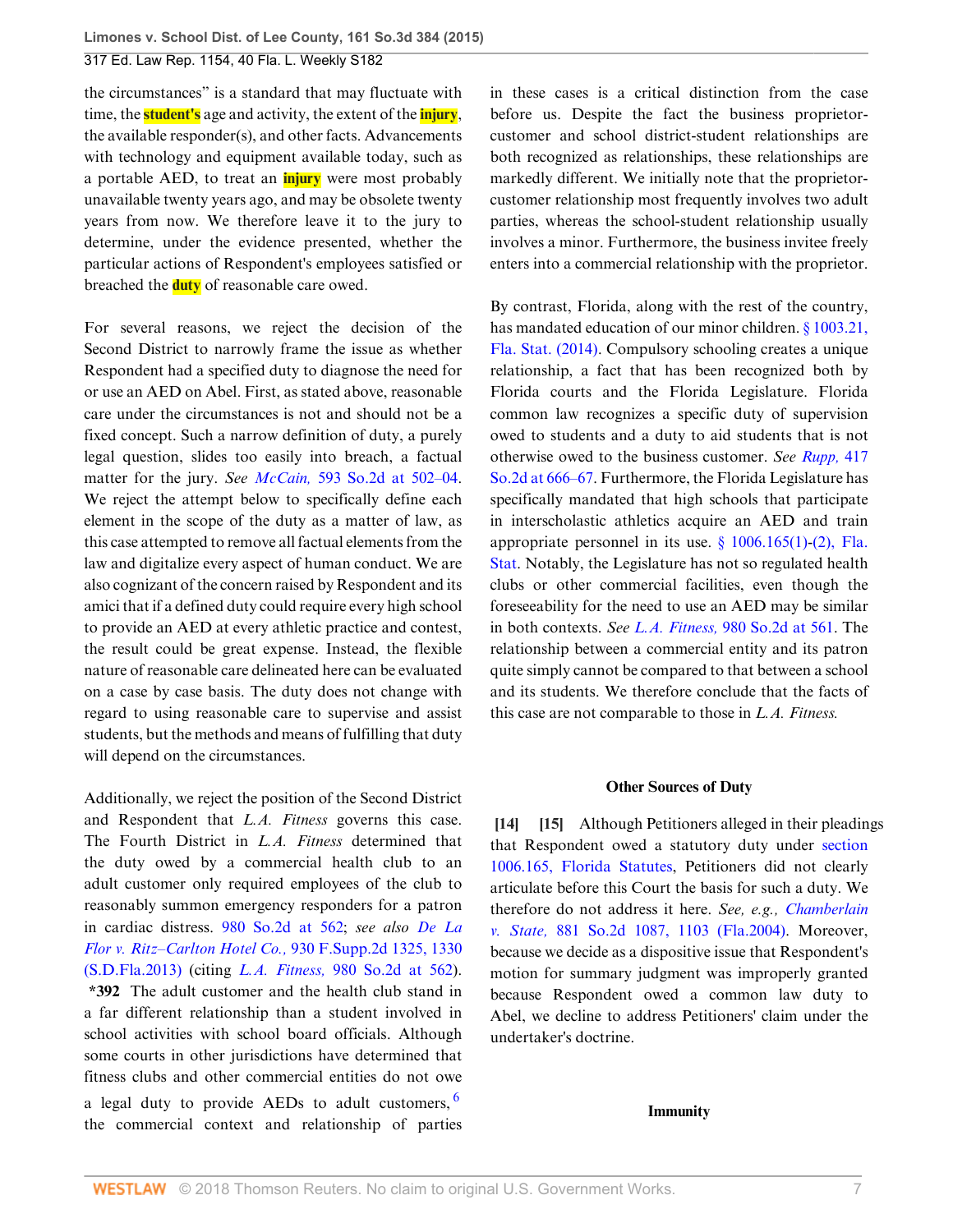<span id="page-7-1"></span><span id="page-7-0"></span>**[\[16](#page-2-2)] [\[17](#page-2-5)]** Because we conclude that Respondent owed a *Id.* (emphasis supplied). Thus, acquirers are not immune common law duty to Abel, we must now consider whether Respondent is immune from suit under [sections 1006.165](http://www.westlaw.com/Link/Document/FullText?findType=L&pubNum=1000006&cite=FLSTS1006.165&originatingDoc=I4fba03cbd96211e4a795ac035416da91&refType=LQ&originationContext=document&vr=3.0&rs=cblt1.0&transitionType=DocumentItem&contextData=(sc.Search)) and **\*393** [768.1325, Florida Statutes](http://www.westlaw.com/Link/Document/FullText?findType=L&pubNum=1000006&cite=FLSTS768.1325&originatingDoc=I4fba03cbd96211e4a795ac035416da91&refType=LQ&originationContext=document&vr=3.0&rs=cblt1.0&transitionType=DocumentItem&contextData=(sc.Search)). *See [Wallace v.](http://www.westlaw.com/Link/Document/FullText?findType=Y&serNum=2017965426&pubNum=0003926&originatingDoc=I4fba03cbd96211e4a795ac035416da91&refType=RP&fi=co_pp_sp_3926_1044&originationContext=document&vr=3.0&rs=cblt1.0&transitionType=DocumentItem&contextData=(sc.Search)#co_pp_sp_3926_1044) Dean,* [3 So.3d 1035, 1044 \(Fla.2009\)](http://www.westlaw.com/Link/Document/FullText?findType=Y&serNum=2017965426&pubNum=0003926&originatingDoc=I4fba03cbd96211e4a795ac035416da91&refType=RP&fi=co_pp_sp_3926_1044&originationContext=document&vr=3.0&rs=cblt1.0&transitionType=DocumentItem&contextData=(sc.Search)#co_pp_sp_3926_1044) (emphasizing that the existence of a duty is "*conceptually distinct* " from the determination of whether a party is entitled to immunity). Respondent claims that these statutory provisions grant it immunity. The question of statutory immunity is a legal question that we review de novo. *See, e.g., [Found. Health v.](http://www.westlaw.com/Link/Document/FullText?findType=Y&serNum=2010483943&pubNum=0000735&originatingDoc=I4fba03cbd96211e4a795ac035416da91&refType=RP&fi=co_pp_sp_735_193&originationContext=document&vr=3.0&rs=cblt1.0&transitionType=DocumentItem&contextData=(sc.Search)#co_pp_sp_735_193) Westside EKG Assocs.,* [944 So.2d 188, 193–94 \(Fla.2006\)](http://www.westlaw.com/Link/Document/FullText?findType=Y&serNum=2010483943&pubNum=0000735&originatingDoc=I4fba03cbd96211e4a795ac035416da91&refType=RP&fi=co_pp_sp_735_193&originationContext=document&vr=3.0&rs=cblt1.0&transitionType=DocumentItem&contextData=(sc.Search)#co_pp_sp_735_193).

Section  $1006.165$  requires all public schools that are members of the Florida High School Athletic Association to have an operational AED on school property and to train "all employees or volunteers who are reasonably expected to use the device" in its application. [§ 1006.165\(1\)](http://www.westlaw.com/Link/Document/FullText?findType=L&pubNum=1000006&cite=FLSTS1006.165&originatingDoc=I4fba03cbd96211e4a795ac035416da91&refType=SP&originationContext=document&vr=3.0&rs=cblt1.0&transitionType=DocumentItem&contextData=(sc.Search)#co_pp_f1c50000821b0)[-\(2\), Fla. Stat](http://www.westlaw.com/Link/Document/FullText?findType=L&pubNum=1000006&cite=FLSTS1006.165&originatingDoc=I4fba03cbd96211e4a795ac035416da91&refType=SP&originationContext=document&vr=3.0&rs=cblt1.0&transitionType=DocumentItem&contextData=(sc.Search)#co_pp_58730000872b1). Further, "[t]he use of [AEDs] by employees and volunteers is covered under [[sections\]](http://www.westlaw.com/Link/Document/FullText?findType=L&pubNum=1000006&cite=FLSTS768.13&originatingDoc=I4fba03cbd96211e4a795ac035416da91&refType=LQ&originationContext=document&vr=3.0&rs=cblt1.0&transitionType=DocumentItem&contextData=(sc.Search)) [768.13](http://www.westlaw.com/Link/Document/FullText?findType=L&pubNum=1000006&cite=FLSTS768.13&originatingDoc=I4fba03cbd96211e4a795ac035416da91&refType=LQ&originationContext=document&vr=3.0&rs=cblt1.0&transitionType=DocumentItem&contextData=(sc.Search)) and [768.1325](http://www.westlaw.com/Link/Document/FullText?findType=L&pubNum=1000006&cite=FLSTS768.1325&originatingDoc=I4fba03cbd96211e4a795ac035416da91&refType=LQ&originationContext=document&vr=3.0&rs=cblt1.0&transitionType=DocumentItem&contextData=(sc.Search))," which generally regulate immunity under Florida's Good Samaritan Act and the [Cardiac](http://www.westlaw.com/Link/Document/FullText?entityType=disease&entityId=Ic981e6a2475411db9765f9243f53508a&originationContext=document&transitionType=DocumentItem&contextData=(sc.Default)&vr=3.0&rs=cblt1.0) [Arrest](http://www.westlaw.com/Link/Document/FullText?entityType=disease&entityId=Ic981e6a2475411db9765f9243f53508a&originationContext=document&transitionType=DocumentItem&contextData=(sc.Default)&vr=3.0&rs=cblt1.0) Survival Act.  $\S 1006.165(4)$ . <sup>[7](#page-8-6)</sup> Subsection (3) of the [Cardiac Arrest](http://www.westlaw.com/Link/Document/FullText?entityType=disease&entityId=Ic981e6a2475411db9765f9243f53508a&originationContext=document&transitionType=DocumentItem&contextData=(sc.Default)&vr=3.0&rs=cblt1.0) Survival Act states:

<span id="page-7-2"></span>Notwithstanding any other provision of law to the contrary, and except as provided in subsection (4), *any person who uses or attempts to use an [AED] on a victim of a perceived medical emergency, without objection of the victim of the perceived medical emergency, is immune from civil liability for any harm resulting from the use or attempted use of such device.* In addition, notwithstanding any other provision of law to the contrary, and except as provided in subsection (4), any person who acquired the device and makes it available for use, including, but not limited to, a community organization ... is immune from *such liability*....

[§ 768.1325\(3\), Fla. Stat.](http://www.westlaw.com/Link/Document/FullText?findType=L&pubNum=1000006&cite=FLSTS768.1325&originatingDoc=I4fba03cbd96211e4a795ac035416da91&refType=SP&originationContext=document&vr=3.0&rs=cblt1.0&transitionType=DocumentItem&contextData=(sc.Search)#co_pp_d08f0000f5f67) (emphasis supplied). There is no immunity for criminal misuse, gross negligence, or similarly egregious misuse of an AED.  $\frac{6}{9}$  768.1325(4)(a). Under a plain reading of the statute, this subsection creates two classes of parties that may be immune from liability arising from the misuse of AEDs: users (actual or attempted), and acquirers. Users are clearly "immune from civil liability for any harm resulting from the use or attempted use" of an AED. [§ 768.1325\(3\), Fla. Stat](http://www.westlaw.com/Link/Document/FullText?findType=L&pubNum=1000006&cite=FLSTS768.1325&originatingDoc=I4fba03cbd96211e4a795ac035416da91&refType=SP&originationContext=document&vr=3.0&rs=cblt1.0&transitionType=DocumentItem&contextData=(sc.Search)#co_pp_d08f0000f5f67). Additionally, acquirers are immune from "such liability," meaning the "liability for any harm resulting from the *use or attempted use* " referenced in the prior sentence.

due to the mere fact that they have purchased and made available an AED which has *not* been used; rather, they are entitled to immunity from the harm that may result only when an AED is *actually used or attempted to be used.* It is undisputed that no actual or attempted use of an AED occurred in this case until emergency responders arrived. Therefore, we hold that Respondent is not entitled to immunity under [section 768.1325](http://www.westlaw.com/Link/Document/FullText?findType=L&pubNum=1000006&cite=FLSTS768.1325&originatingDoc=I4fba03cbd96211e4a795ac035416da91&refType=LQ&originationContext=document&vr=3.0&rs=cblt1.0&transitionType=DocumentItem&contextData=(sc.Search)) and such section has absolutely no application here.

Despite the protests of Respondent and its amici, we do not believe that this straightforward reading of the statute defeats the legislative intent. The passage of [section](http://www.westlaw.com/Link/Document/FullText?findType=L&pubNum=1000006&cite=FLSTS1006.165&originatingDoc=I4fba03cbd96211e4a795ac035416da91&refType=LQ&originationContext=document&vr=3.0&rs=cblt1.0&transitionType=DocumentItem&contextData=(sc.Search)) [1006.165](http://www.westlaw.com/Link/Document/FullText?findType=L&pubNum=1000006&cite=FLSTS1006.165&originatingDoc=I4fba03cbd96211e4a795ac035416da91&refType=LQ&originationContext=document&vr=3.0&rs=cblt1.0&transitionType=DocumentItem&contextData=(sc.Search)) demonstrates that the Legislature was clearly concerned about the risk of [cardiac arrest](http://www.westlaw.com/Link/Document/FullText?entityType=disease&entityId=Ic981e6a2475411db9765f9243f53508a&originationContext=document&transitionType=DocumentItem&contextData=(sc.Default)&vr=3.0&rs=cblt1.0) among high school athletes. The Legislature also explicitly **\*394** linked this statute to the [Cardiac Arrest](http://www.westlaw.com/Link/Document/FullText?entityType=disease&entityId=Ic981e6a2475411db9765f9243f53508a&originationContext=document&transitionType=DocumentItem&contextData=(sc.Default)&vr=3.0&rs=cblt1.0) Survival Act, which grants immunity for the *use*—actual or attempted —of an AED. The emphasis on the use or attempted use of an AED in the statute underscores the intent of the Legislature to encourage bystanders to use a potentially life-saving AED when appropriate. Without this grant of immunity, bystanders would arguably be more likely to hesitate to use an AED for fear of potential liability. To extend the shield of immunity to those who make no attempt to use an AED would defeat the intended purpose of the statute and discourage the use of AEDs in emergency situations. The argument that immunity applies when an AED is *not used* is spurious. The immunity is with regard to harm caused by *the use* of an AED, not a failure to otherwise use reasonable care.

#### **CONCLUSION**

We hold that Respondent owed a common law duty to supervise Abel, and that once injured, Respondent owed a duty to take reasonable measures and come to his aid to prevent aggravation of his injury. It is a matter for the jury to determine under the evidence whether Respondent's actions breached that duty and resulted in the damage that Abel suffered. We further hold Respondent is not entitled to immunity from suit under [section 768.1325,](http://www.westlaw.com/Link/Document/FullText?findType=L&pubNum=1000006&cite=FLSTS768.1325&originatingDoc=I4fba03cbd96211e4a795ac035416da91&refType=LQ&originationContext=document&vr=3.0&rs=cblt1.0&transitionType=DocumentItem&contextData=(sc.Search)) [Florida Statutes](http://www.westlaw.com/Link/Document/FullText?findType=L&pubNum=1000006&cite=FLSTS768.1325&originatingDoc=I4fba03cbd96211e4a795ac035416da91&refType=LQ&originationContext=document&vr=3.0&rs=cblt1.0&transitionType=DocumentItem&contextData=(sc.Search)). We therefore quash the decision below and remand this case for trial.

It is so ordered.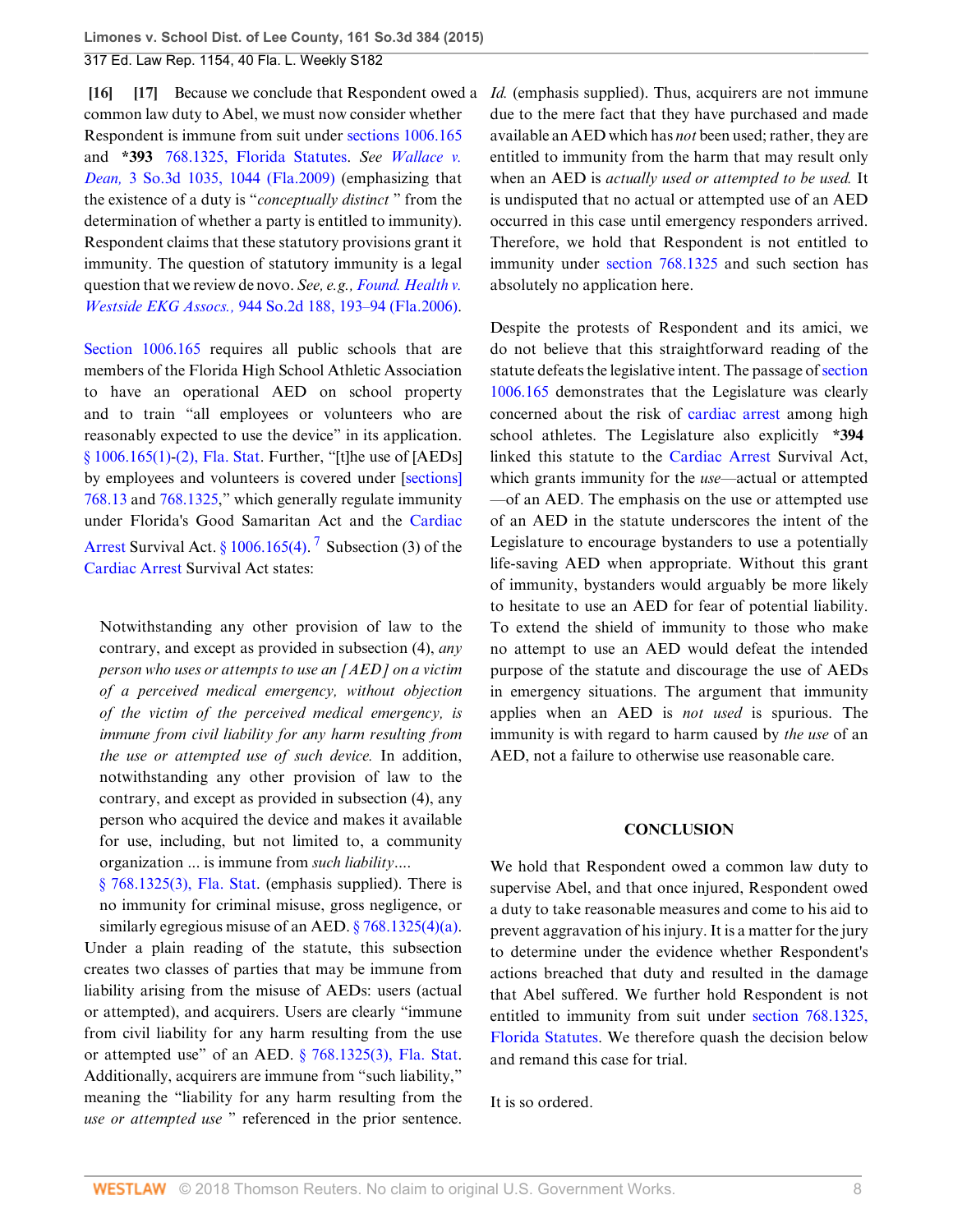[LABARGA](http://www.westlaw.com/Link/Document/FullText?findType=h&pubNum=176284&cite=0101832301&originatingDoc=I4fba03cbd96211e4a795ac035416da91&refType=RQ&originationContext=document&vr=3.0&rs=cblt1.0&transitionType=DocumentItem&contextData=(sc.Search)), C.J., and [PARIENTE,](http://www.westlaw.com/Link/Document/FullText?findType=h&pubNum=176284&cite=0183797201&originatingDoc=I4fba03cbd96211e4a795ac035416da91&refType=RQ&originationContext=document&vr=3.0&rs=cblt1.0&transitionType=DocumentItem&contextData=(sc.Search)) [QUINCE](http://www.westlaw.com/Link/Document/FullText?findType=h&pubNum=176284&cite=0155422801&originatingDoc=I4fba03cbd96211e4a795ac035416da91&refType=RQ&originationContext=document&vr=3.0&rs=cblt1.0&transitionType=DocumentItem&contextData=(sc.Search)), and [PERRY,](http://www.westlaw.com/Link/Document/FullText?findType=h&pubNum=176284&cite=0165436201&originatingDoc=I4fba03cbd96211e4a795ac035416da91&refType=RQ&originationContext=document&vr=3.0&rs=cblt1.0&transitionType=DocumentItem&contextData=(sc.Search)) JJ., concur.

[CANADY,](http://www.westlaw.com/Link/Document/FullText?findType=h&pubNum=176284&cite=0202165601&originatingDoc=I4fba03cbd96211e4a795ac035416da91&refType=RQ&originationContext=document&vr=3.0&rs=cblt1.0&transitionType=DocumentItem&contextData=(sc.Search)) J., dissents with an opinion, in which [POLSTON,](http://www.westlaw.com/Link/Document/FullText?findType=h&pubNum=176284&cite=0103849201&originatingDoc=I4fba03cbd96211e4a795ac035416da91&refType=RQ&originationContext=document&vr=3.0&rs=cblt1.0&transitionType=DocumentItem&contextData=(sc.Search)) J., concurs.

#### [CANADY,](http://www.westlaw.com/Link/Document/FullText?findType=h&pubNum=176284&cite=0202165601&originatingDoc=I4fba03cbd96211e4a795ac035416da91&refType=RQ&originationContext=document&vr=3.0&rs=cblt1.0&transitionType=DocumentItem&contextData=(sc.Search)) J., dissenting.

Because I conclude that the decision of the district court of appeal, *[Limones v. School District of Lee County,](http://www.westlaw.com/Link/Document/FullText?findType=Y&serNum=2029798103&pubNum=0003926&originatingDoc=I4fba03cbd96211e4a795ac035416da91&refType=RP&originationContext=document&vr=3.0&rs=cblt1.0&transitionType=DocumentItem&contextData=(sc.Search))* 111 [So.3d 901 \(Fla. 2d DCA 2013\)](http://www.westlaw.com/Link/Document/FullText?findType=Y&serNum=2029798103&pubNum=0003926&originatingDoc=I4fba03cbd96211e4a795ac035416da91&refType=RP&originationContext=document&vr=3.0&rs=cblt1.0&transitionType=DocumentItem&contextData=(sc.Search)), does not expressly and directly conflict with *[McCain v. Florida Power Corp.,](http://www.westlaw.com/Link/Document/FullText?findType=Y&serNum=1992030830&pubNum=0000735&originatingDoc=I4fba03cbd96211e4a795ac035416da91&refType=RP&originationContext=document&vr=3.0&rs=cblt1.0&transitionType=DocumentItem&contextData=(sc.Search))* 593 [So.2d 500 \(Fla.1992\),](http://www.westlaw.com/Link/Document/FullText?findType=Y&serNum=1992030830&pubNum=0000735&originatingDoc=I4fba03cbd96211e4a795ac035416da91&refType=RP&originationContext=document&vr=3.0&rs=cblt1.0&transitionType=DocumentItem&contextData=(sc.Search)) I would dismiss review of this case for lack of jurisdiction under article V, section 3(b)(3), of the Florida Constitution. I therefore dissent.

In *McCain,* the plaintiff was **injured** when the blade of a trencher he was operating made contact with an underground electrical cable owned by Florida Power Corporation. The Court held that because cables transmitting electricity had "unquestioned power to kill or maim," the defendant had created a "foreseeable zone of risk" and therefore, as a matter of law, had a **duty** to take reasonable precautions to prevent **injury** to others. *McCain,* [593 So.2d at 503–04](http://www.westlaw.com/Link/Document/FullText?findType=Y&serNum=1992030830&pubNum=0000735&originatingDoc=I4fba03cbd96211e4a795ac035416da91&refType=RP&fi=co_pp_sp_735_503&originationContext=document&vr=3.0&rs=cblt1.0&transitionType=DocumentItem&contextData=(sc.Search)#co_pp_sp_735_503). In *Limones,* the district court of appeal held as a matter of law that a **school** district "had no common law **duty** to make available, diagnose the need for, or use" an [automated external defibrillator](http://www.westlaw.com/Link/Document/FullText?entityType=mdev&entityId=Ic53a03e1475411db9765f9243f53508a&originationContext=document&transitionType=DocumentItem&contextData=(sc.Default)&vr=3.0&rs=cblt1.0) on a **student** athlete who "collapsed on the field ... stopped breathing and had no discernible pulse" during a high **school** soccer match. *Limones,* [111 So.3d at 903, 906](http://www.westlaw.com/Link/Document/FullText?findType=Y&serNum=2029798103&pubNum=0003926&originatingDoc=I4fba03cbd96211e4a795ac035416da91&refType=RP&fi=co_pp_sp_3926_903&originationContext=document&vr=3.0&rs=cblt1.0&transitionType=DocumentItem&contextData=(sc.Search)#co_pp_sp_3926_903). The two decisions are clearly distinguishable based on their totally different facts. Therefore, there is no express and direct conflict and we lack jurisdiction to review the district court's decision.

#### [POLSTON,](http://www.westlaw.com/Link/Document/FullText?findType=h&pubNum=176284&cite=0103849201&originatingDoc=I4fba03cbd96211e4a795ac035416da91&refType=RQ&originationContext=document&vr=3.0&rs=cblt1.0&transitionType=DocumentItem&contextData=(sc.Search)) J., concurs.

#### **All Citations**

161 So.3d 384, 317 Ed. Law Rep. 1154, 40 Fla. L. Weekly S182

#### Footnotes

- <span id="page-8-0"></span>[1](#page-3-0) Petitioners initially filed an action against the School District of Lee County and the School Board of Lee County. All parties conceded that the only proper respondent in this case is the School Board of Lee County.
- <span id="page-8-1"></span>[2](#page-3-1) [Section 1006.165, Florida Statutes,](http://www.westlaw.com/Link/Document/FullText?findType=L&pubNum=1000006&cite=FLSTS1006.165&originatingDoc=I4fba03cbd96211e4a795ac035416da91&refType=LQ&originationContext=document&vr=3.0&rs=cblt1.0&transitionType=DocumentItem&contextData=(sc.Search)) requires all public schools that participate in the Florida High School Athletic Association to acquire an AED, train personnel in its use, and register its location with the local EMS.
- <span id="page-8-2"></span>[3](#page-4-9) The undertaker's doctrine imposes a duty of reasonable care upon a party that freely or by contract undertakes to perform a service for another party. See, e.g., [Clay Elec. Coop., Inc. v. Johnson,](http://www.westlaw.com/Link/Document/FullText?findType=Y&serNum=2003929994&pubNum=0000735&originatingDoc=I4fba03cbd96211e4a795ac035416da91&refType=RP&fi=co_pp_sp_735_1186&originationContext=document&vr=3.0&rs=cblt1.0&transitionType=DocumentItem&contextData=(sc.Search)#co_pp_sp_735_1186) 873 So.2d 1182, 1186 (Fla.2003) (citing [Restatement \(Second\) of Torts § 323 \(1965\)\)](http://www.westlaw.com/Link/Document/FullText?findType=Y&serNum=0290694065&pubNum=0101577&originatingDoc=I4fba03cbd96211e4a795ac035416da91&refType=TS&originationContext=document&vr=3.0&rs=cblt1.0&transitionType=DocumentItem&contextData=(sc.Search)). The undertaker is subject to liability if: (a) he or she fails to exercise reasonable care, which results in increased harm to the beneficiary; or (b) the beneficiary relies upon the undertaker and is harmed as a result. See id.
- <span id="page-8-3"></span>[4](#page-4-10) Even when the duty is rooted in the fourth prong, factual inquiry into the existence of a duty is limited to whether the "defendant's conduct foreseeably created a broader 'zone of risk' that poses a general threat of harm to others." [McCain,](http://www.westlaw.com/Link/Document/FullText?findType=Y&serNum=1992030830&pubNum=0000735&originatingDoc=I4fba03cbd96211e4a795ac035416da91&refType=RP&fi=co_pp_sp_735_502&originationContext=document&vr=3.0&rs=cblt1.0&transitionType=DocumentItem&contextData=(sc.Search)#co_pp_sp_735_502) [593 So.2d at 502.](http://www.westlaw.com/Link/Document/FullText?findType=Y&serNum=1992030830&pubNum=0000735&originatingDoc=I4fba03cbd96211e4a795ac035416da91&refType=RP&fi=co_pp_sp_735_502&originationContext=document&vr=3.0&rs=cblt1.0&transitionType=DocumentItem&contextData=(sc.Search)#co_pp_sp_735_502)
- <span id="page-8-4"></span>[5](#page-4-11) Of course, as McCain acknowledges, some facts must be established to determine whether a duty exists, such as the identity of the parties, their relationship, and whether that relationship qualifies as a special relationship recognized by tort law and subject to heightened duties. See [593 So.2d at 503–04](http://www.westlaw.com/Link/Document/FullText?findType=Y&serNum=1992030830&pubNum=0000735&originatingDoc=I4fba03cbd96211e4a795ac035416da91&refType=RP&fi=co_pp_sp_735_503&originationContext=document&vr=3.0&rs=cblt1.0&transitionType=DocumentItem&contextData=(sc.Search)#co_pp_sp_735_503). However, further factual inquiry risks invasion of the province of the jury.
- <span id="page-8-5"></span>[6](#page-6-2) See, e.g., Verdugo v. Target Corp., [59 Cal.4th 312, 173 Cal.Rptr.3d 662, 327 P.3d 774, 792 \(2014\)](http://www.westlaw.com/Link/Document/FullText?findType=Y&serNum=2033644209&pubNum=0004645&originatingDoc=I4fba03cbd96211e4a795ac035416da91&refType=RP&fi=co_pp_sp_4645_792&originationContext=document&vr=3.0&rs=cblt1.0&transitionType=DocumentItem&contextData=(sc.Search)#co_pp_sp_4645_792) (holding that a retailer did not owe a common law duty to acquire and make available an AED to a patron); [Miglino v. Bally Total Fitness of](http://www.westlaw.com/Link/Document/FullText?findType=Y&serNum=2029802015&pubNum=0000578&originatingDoc=I4fba03cbd96211e4a795ac035416da91&refType=RP&fi=co_pp_sp_578_132&originationContext=document&vr=3.0&rs=cblt1.0&transitionType=DocumentItem&contextData=(sc.Search)#co_pp_sp_578_132) Greater N.Y., Inc., [20 N.Y.3d 342, 961 N.Y.S.2d 364, 985 N.E.2d 128, 132 \(2013\)](http://www.westlaw.com/Link/Document/FullText?findType=Y&serNum=2029802015&pubNum=0000578&originatingDoc=I4fba03cbd96211e4a795ac035416da91&refType=RP&fi=co_pp_sp_578_132&originationContext=document&vr=3.0&rs=cblt1.0&transitionType=DocumentItem&contextData=(sc.Search)#co_pp_sp_578_132) (statute that required large health clubs to acquire an AED did not impose duty to use it); [Rotolo v. San Jose Sports & Entm't, LLC,](http://www.westlaw.com/Link/Document/FullText?findType=Y&serNum=2012325521&pubNum=0007047&originatingDoc=I4fba03cbd96211e4a795ac035416da91&refType=RP&fi=co_pp_sp_7047_774&originationContext=document&vr=3.0&rs=cblt1.0&transitionType=DocumentItem&contextData=(sc.Search)#co_pp_sp_7047_774) 151 Cal.App.4th 307, 59 [Cal.Rptr.3d 770, 774–75 \(2007\)](http://www.westlaw.com/Link/Document/FullText?findType=Y&serNum=2012325521&pubNum=0007047&originatingDoc=I4fba03cbd96211e4a795ac035416da91&refType=RP&fi=co_pp_sp_7047_774&originationContext=document&vr=3.0&rs=cblt1.0&transitionType=DocumentItem&contextData=(sc.Search)#co_pp_sp_7047_774) (refusing to impose a duty on owners of a sports facility to notify patrons of the existence and location of an AED), modified on other grounds by Verdugo, [173 Cal.Rptr.3d 662, 327 P.3d at 784;](http://www.westlaw.com/Link/Document/FullText?findType=Y&serNum=2033644209&pubNum=0004645&originatingDoc=I4fba03cbd96211e4a795ac035416da91&refType=RP&fi=co_pp_sp_4645_784&originationContext=document&vr=3.0&rs=cblt1.0&transitionType=DocumentItem&contextData=(sc.Search)#co_pp_sp_4645_784) [Salte v. YMCA](http://www.westlaw.com/Link/Document/FullText?findType=Y&serNum=2004820336&pubNum=0000578&originatingDoc=I4fba03cbd96211e4a795ac035416da91&refType=RP&fi=co_pp_sp_578_615&originationContext=document&vr=3.0&rs=cblt1.0&transitionType=DocumentItem&contextData=(sc.Search)#co_pp_sp_578_615) of Metro. Chi. Found., [351 Ill.App.3d 524, 286 Ill.Dec. 622, 814 N.E.2d 610, 615 \(2004\)](http://www.westlaw.com/Link/Document/FullText?findType=Y&serNum=2004820336&pubNum=0000578&originatingDoc=I4fba03cbd96211e4a795ac035416da91&refType=RP&fi=co_pp_sp_578_615&originationContext=document&vr=3.0&rs=cblt1.0&transitionType=DocumentItem&contextData=(sc.Search)#co_pp_sp_578_615) (holding that a health club's duty of reasonable care to its guests did not require it to obtain and use an AED on a guest).
- <span id="page-8-6"></span>[7](#page-7-2) Although [section 1006.165](http://www.westlaw.com/Link/Document/FullText?findType=L&pubNum=1000006&cite=FLSTS1006.165&originatingDoc=I4fba03cbd96211e4a795ac035416da91&refType=LQ&originationContext=document&vr=3.0&rs=cblt1.0&transitionType=DocumentItem&contextData=(sc.Search)) references both the Good Samaritan Act, [section 768.13,](http://www.westlaw.com/Link/Document/FullText?findType=L&pubNum=1000006&cite=FLSTS768.13&originatingDoc=I4fba03cbd96211e4a795ac035416da91&refType=LQ&originationContext=document&vr=3.0&rs=cblt1.0&transitionType=DocumentItem&contextData=(sc.Search)) and the Cardiac Arrest Survival Act, [section 768.1325](http://www.westlaw.com/Link/Document/FullText?findType=L&pubNum=1000006&cite=FLSTS768.1325&originatingDoc=I4fba03cbd96211e4a795ac035416da91&refType=LQ&originationContext=document&vr=3.0&rs=cblt1.0&transitionType=DocumentItem&contextData=(sc.Search)), Respondent seeks immunity only under the Cardiac Arrest Survival Act. We therefore do not